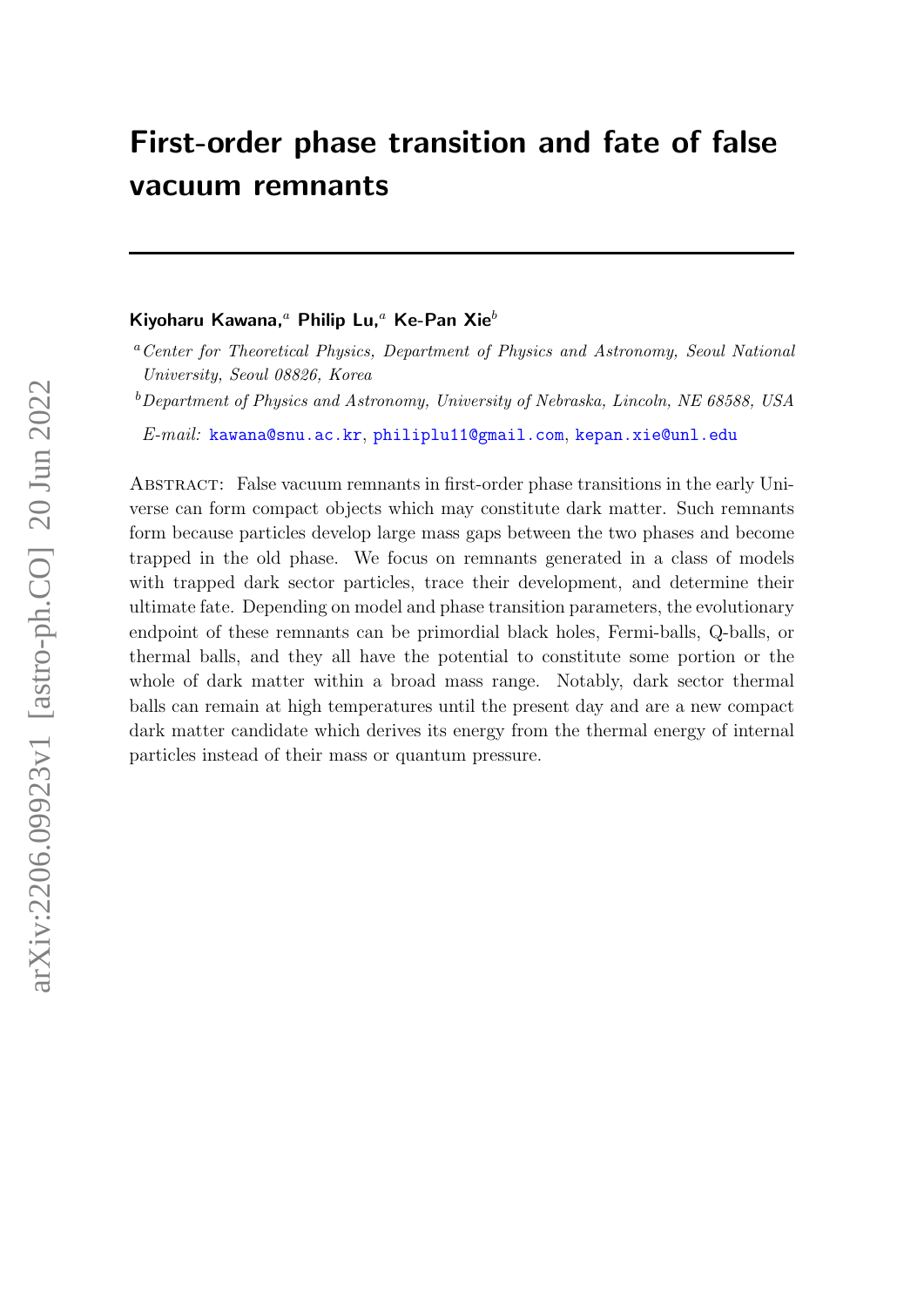# Contents

|                | 1 Introduction                                        | 1              |
|----------------|-------------------------------------------------------|----------------|
| $\overline{2}$ | Setup                                                 | $\bf{3}$       |
|                | 2.1 Basic model                                       | 3              |
|                | 2.2 Energy gain from bubble wall                      | $\overline{4}$ |
|                | 3 Remnant evolution: initial shrinking                | 6              |
|                | 4 Evolution of remnant: fate of remnants              | 8              |
|                | Initial collapse to PBHs<br>4.1                       | 8              |
|                | 4.2 Thermal ball                                      | 9              |
|                | 4.3 Cooling and formation of non-topological solitons | 10             |
| $5^{\circ}$    | Conclusion                                            | 12             |
|                | A Validity of thermal equilibrium                     | 13             |
|                | <b>B</b> Escaping particles                           | 15             |
|                |                                                       |                |

# <span id="page-1-0"></span>1 Introduction

Cosmic first-order phase transitions (FOPTs) are ubiquitous in physics beyond the Standard Model (SM). The existence of a FOPT in the early Universe has important phenomenological and observational implications for particle cosmology such as the production of baryon asymmetry due to its non-equilibrium state  $[1-6]$  $[1-6]$ , the formation of primordial black holes (PBHs) [\[7–](#page-16-2)[17\]](#page-16-3) and more. Since the electroweak (EW) phase transition in the SM is crossover [\[18–](#page-17-0)[20\]](#page-17-1), new physics effects are necessary to realize a FOPT. Another observable phenomenological consequence is the production of stochastic gravitational waves (GWs) [\[21,](#page-17-2) [22\]](#page-17-3), which have drawn attention in recent years with the rapid advances in GW observations [\[23–](#page-17-4)[25\]](#page-17-5). The increased sensitivity of GW detectors has enabled tests of new physics models and gravity theories which involve FOPTs [\[26–](#page-17-6)[38\]](#page-18-0).

FOPTs can trap particles in the thermal bath, forming macroscopic remnants that might remain up to the present time. This particle trapping mechanism and related phenomena have garnered attention as a new production mechanism of dark matter (DM) and PBHs. The general picture is as follows: When particles have huge mass gaps  $(\Delta m \gg T)$  between the false and true vacua during a FOPT, most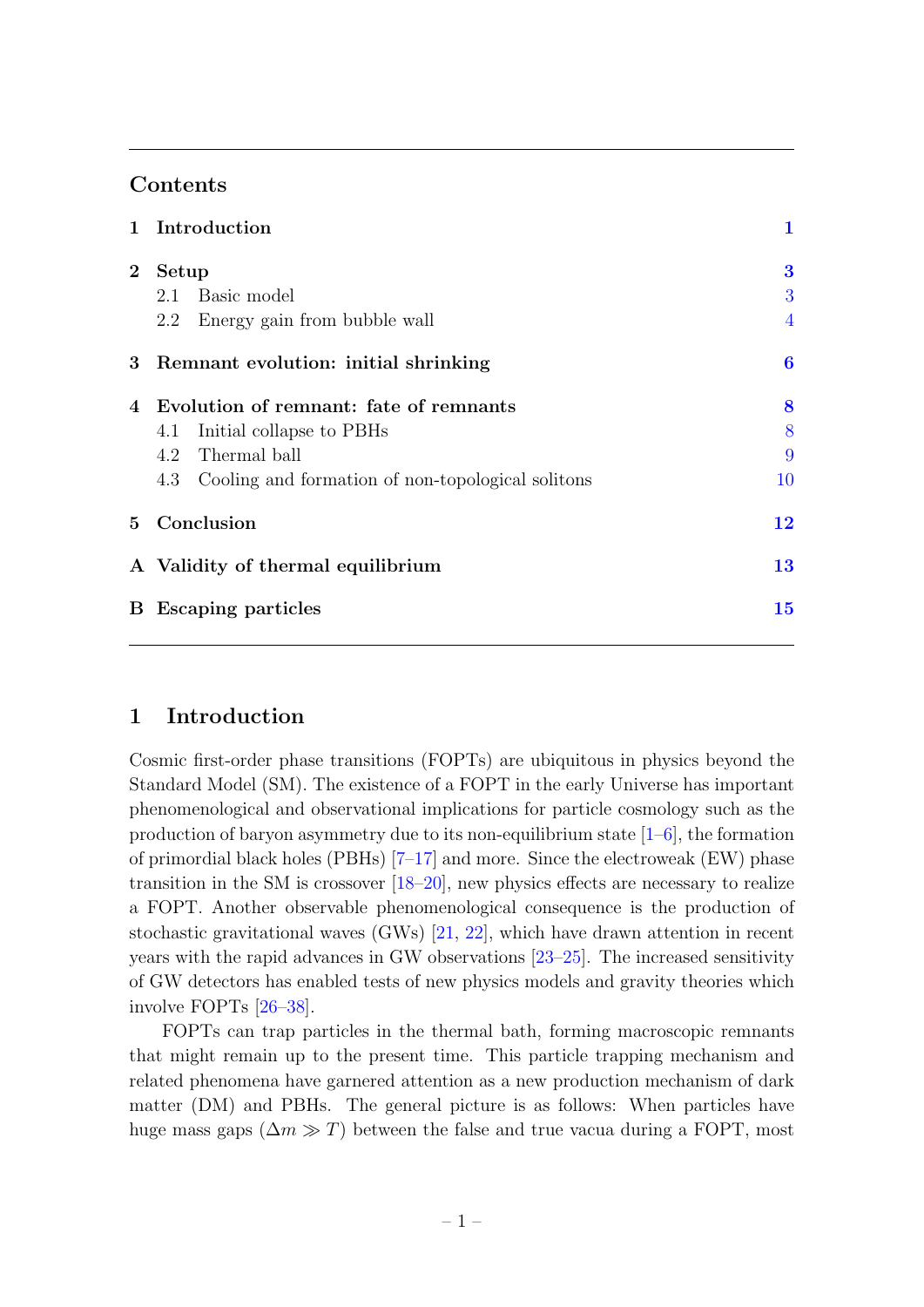particles do not have sufficient kinetic energy to penetrate the transition wall into the true vacuum (TV) and hence get trapped in the false vacuum (FV). The trapped particles cool and compress into macroscopic objects such as quark nuggets [\[39–](#page-18-1)[46\]](#page-18-2), Fermi-balls [\[47,](#page-18-3) [48\]](#page-19-0) and Q-balls [\[49,](#page-19-1) [50\]](#page-19-2). Depending on the model parameters, an initial or secondary collapse into PBHs is possible  $[13-17]$  $[13-17]$ <sup>[1](#page-2-0)</sup>. Those remnants can not only contribute to DM relics, but can also imprint their presence in the early Universe via decays, evaporation and energy emission (and corresponding entropy production).

A careful study of the post-FOPT evolution of remnants is necessary to understand their effects on the thermal history, which may vary drastically. For example, in the context of PBH formation from FV remnant collapse, Refs. [\[16,](#page-16-5) [17\]](#page-16-3) focus on a rapid and direct collapse, whereas Refs. [\[13](#page-16-4)[–15\]](#page-16-6) focus on a secondary collapse of the non-topological solitons which form at the first stage of FOPT. The former scenario is a non-thermal equilibrium process and thus has to be resolved via numerical simulations, while the latter relies on a pre-existing charge asymmetry (may be related to the baryon asymmetry) such that non-topological solitons can form and allows for an analytical treatment.

In this paper, we discuss the evolution of FV remnants in another regime where analytical methods can be applied by assuming local thermal equilibrium of trapped particles. While this assumption may not be valid over the entire internal region of the remnant, our results are consistent with the previous numerical studies [\[16,](#page-16-5) [17\]](#page-16-3) and supplement our previous work [\[13\]](#page-16-4) where we have simply assumed that the remnants form non-topological solitons after cooling without any detailed calculations on the intermediate process. In general, the fates of the FV remnants after the FOPT depend on the parameters of the new physics model, and various possibilities have been considered in the literature. In the second part of this paper, we summarize and classify their evolutionary endpoints and address their differences based on our analytical results, although we do not claim an exhaustive presentation of all the possibilities. Throughout this paper, we focus on a class of models which has only SM singlet scalar(s) and fermion(s), and our results have numerous applications to realizations within this simple category.

The organization of this paper is as follows. In Section [2,](#page-3-0) we explain our setup and calculate the energy gain of the particles from bubble walls. In Section [3,](#page-6-0) we study the shrinking of FV remnants by assuming local thermal equilibrium of trapped particles, and the validity of this assumption is discussed in Appendix [A.](#page-13-0) In Section [4,](#page-8-0) we classify the fates of the remnants according to their model parameters. Concluding remarks are given in Section [5.](#page-12-0)

<span id="page-2-0"></span><sup>1</sup>See Refs. [\[51,](#page-19-3) [52\]](#page-19-4) for other baryogenesis and dark matter mechanisms involving particle trapping, and Refs. [\[53](#page-19-5)[–55\]](#page-19-6) for other mechanisms of PBH formation during a FOPT.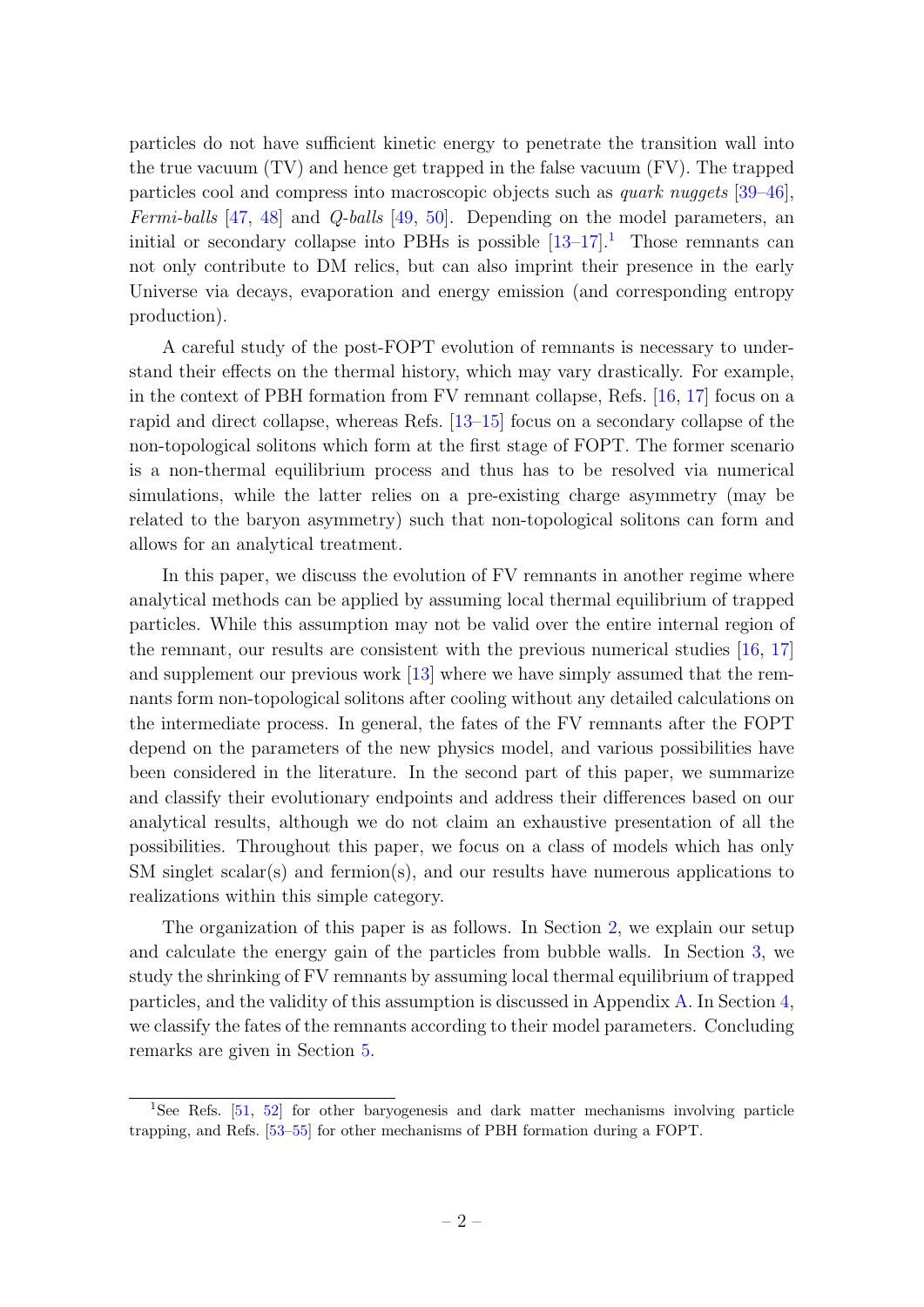## <span id="page-3-0"></span>2 Setup

In general, we can consider various early-Universe scenarios in combination with various new physics effects. In order to clarify our cosmological setup, we first introduce a typical model and briefly review FOPTs as well as particle trapping mechanism. See Refs. [\[56–](#page-19-7)[60\]](#page-19-8) and references therein for more general aspects of FOPTs.

### <span id="page-3-1"></span>2.1 Basic model

We consider a class of models with a dark sector that can realize a FOPT with particles trapped in the FV. The simplest realization of which is

<span id="page-3-2"></span>
$$
\mathcal{L} = \mathcal{L}_{\text{SM}} + \frac{1}{2} (\partial_{\mu} \phi)^2 - V(\phi) - \frac{\kappa}{2} |H|^2 \phi^2 + \bar{\chi} i \partial \chi - y_{\chi} \phi \bar{\chi} \chi , \qquad (2.1)
$$

where  $\mathcal{L}_{SM}$  is the SM Lagrangian with H the Higgs doublet,  $\phi$  is a real scalar and  $\chi$  is a Dirac fermion. This Lagrangian has a global  $U(1)$  symmetry under  $\chi \to e^{i\theta}\chi$ , which guarantees the conservation of  $(N_{\chi} - N_{\bar{\chi}})$ . After including finite temperature effects, the potential  $V(\phi)$  is modified to the effective thermal potential  $V_{\text{eff}}(\phi, T)$ , which triggers a FOPT by vacuum transition from  $\langle \phi \rangle = 0$  to  $v_{\phi}(T)$  at a transition temperature  $T$  below the critical temperature  $T_c$  at which the TV and FV are degenerate.

Defining the fraction of space in the FV as  $p(T) \equiv e^{-I(T)}$ , then  $p(T_c) = 1$ , and  $p(T) \rightarrow 0$  as T decreases and the FOPT completes. Given the vacuum decay rate  $\Gamma(T)$  [\[61\]](#page-19-9),  $p(T)$  can be derived [\[62,](#page-19-10) [63\]](#page-19-11). Percolation is defined as the time when TV bubbles form an infinite connected cluster, which happens at  $p(T_p)$  = 0.71 [\[64\]](#page-20-0). In this paper, we choose the characteristic temperature  $T_*$  as the epoch when FV remnants are not able to form an infinite connected cluster, which happens approximately at  $p(T_*) \approx 0.29$  [\[65\]](#page-20-1). The strength of a FOPT is measured by the parameter [\[66\]](#page-20-2)

$$
\alpha = \left[ \Delta V_{\text{eff}}(T_*) - \frac{T_*}{4} \frac{\partial \Delta V_{\text{eff}}(T)}{\partial T} \Big|_{T_*} \right] / \rho_R(T_*) \;, \tag{2.2}
$$

where  $\rho_R(T_*) = (\pi^2 g_*/30)T_*^4$  is the radiation energy density with  $g_*$  the number of relativistic degrees of freedom (DOFs), and

$$
\Delta V_{\text{eff}}(T) = V_{\text{eff}}(0, T) - V_{\text{eff}}(v_{\phi}(T), T)
$$
\n(2.3)

is the vacuum pressure. The other relevant parameter is defined by

$$
\beta = -H(T)T \frac{\partial \ln \Gamma(T)}{\partial T} , \qquad (2.4)
$$

where  $H(T)$  is the Hubble constant. In the following, we represent the scalar field vacuum expectation value (VEV) and Hubble constant at  $T = T_*$  as  $v_* \equiv v_\phi(T_*)$  and  $H_* = H(T_*),$  respectively.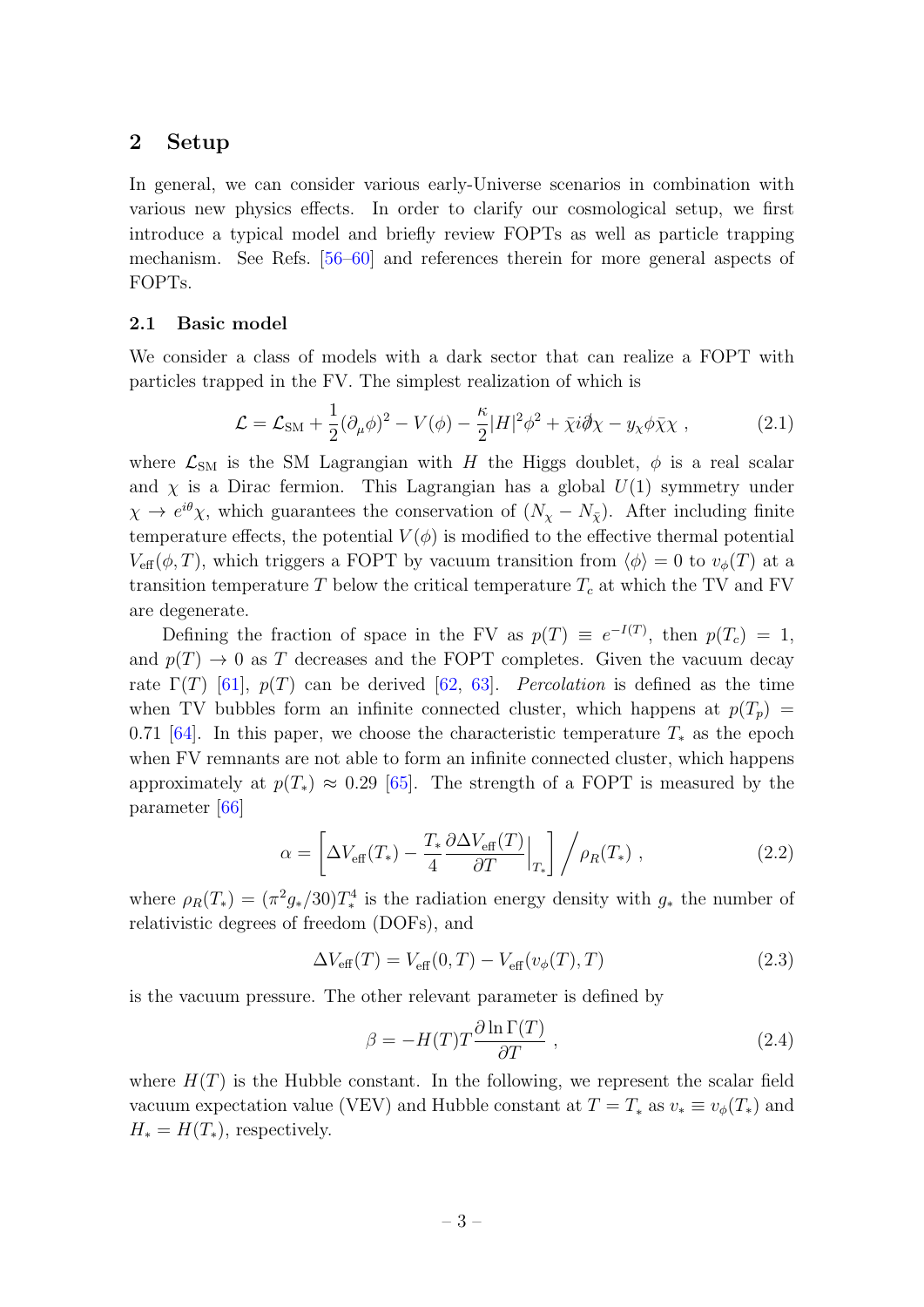When an elementary field develops a large mass gap between the FV and TV, only very few particles with sufficient kinetic energy can penetrate into the TV bubbles, while most reflect off the bubble wall and are trapped in the FV. In the model of Eq.  $(2.1)$ , the trapping conditions are

<span id="page-4-1"></span>
$$
M_{\chi}^* \equiv y_{\chi} v_* \gg T_*, \quad M_{\phi}^* \equiv \left(\frac{\partial^2 V_{\text{eff}}(\phi, T_*)}{\partial \phi^2}\right)^{1/2} \Big|_{\phi = v_*} \gg T_*, \tag{2.5}
$$

for the fermions  $\chi$  and scalar bosons  $\phi$ , respectively. Typically these conditions are satisfied when a FOPT is strong enough  $\alpha \geq 1$ ,  $\beta/H_* \leq 100$  because the Universe experiences supercooling, which results in very low  $T_*$  relative to the critical temperature  $T_c$  of FOPT. There are an abundance of new physics models that can realize the above conditions including classically conformal models [\[67–](#page-20-3)[70\]](#page-20-4).

In this paper, we focus on the subset of models where Eq.  $(2.5)$  is satisfied for both  $\chi$  and  $\phi$ . The motivation for assuming trapping of both particles is to enable us to work in the analytical regime where local thermal equilibrium is satisfied in the FV remnant. As we will see, if  $y_{\chi}$  is strong enough to maintain thermal equilibrium, then  $\chi \bar{\chi} \to \phi/\phi \phi$  processes are also efficient. Therefore, if the  $\phi$  bosons are free to cross the wall, the trapped fermions will quickly disappear via  $\chi \bar{\chi}$  annihilation and hence no overdensity forms. For the same reason, we also assume that the SM portal coupling  $\kappa$  is negligibly small in order to avoid energy loss via rapid decays or annihilations of  $\phi$ ,  $\phi\phi$  into  $HH^*$  or other SM particles, although this could provide for a slow cooling rate (see [A](#page-13-0)ppendix  $\overline{A}$  for further discussion). Although we have Eq.  $(2.1)$  in mind as an example of a FOPT, the following discussions are kept as model-independent as possible so that readers can easily apply our results to more general models.

#### <span id="page-4-0"></span>2.2 Energy gain from bubble wall

Now let us consider the energy gain of trapped particles by bubble walls. Consider a spherical shrinking FV remnant. In the vicinity of the bubble wall, we can effectively treat it as a plane moving towards the  $-\hat{z}$  direction with a velocity  $-v_w$ . By denoting the momentum of a particle in the plasma frame as  $p^{\mu} = (E, p_x, p_y, p_z)$  with  $E =$  $\sqrt{m^2 + p_x^2 + p_y^2 + p_z^2}$ , the transformed momentum in the wall frame is

$$
p^{\prime \mu} = (E', p_x', p_y', p_z') = \left(\frac{E + v_w p_z}{\sqrt{1 - v_w^2}}, p_x, p_y, \frac{p_z + v_w E}{\sqrt{1 - v_w^2}}\right) .
$$
 (2.6)

After the trapped particle elastically reflects off the wall  $p'_z$  flips its sign from  $p'_z \rightarrow$  $\tilde{p}'_z = -p'_z$ , and the reflected momentum in the plasma frame becomes

$$
\tilde{p}^{\mu} = (\tilde{E}, \tilde{p}_x, \tilde{p}_y, \tilde{p}_z) = \left(\frac{E' + v_w p'_z}{\sqrt{1 - v_w^2}}, \ p'_x, \ p'_y, \ \frac{-p'_z - v_w E'}{\sqrt{1 - v_w^2}}\right) \ . \tag{2.7}
$$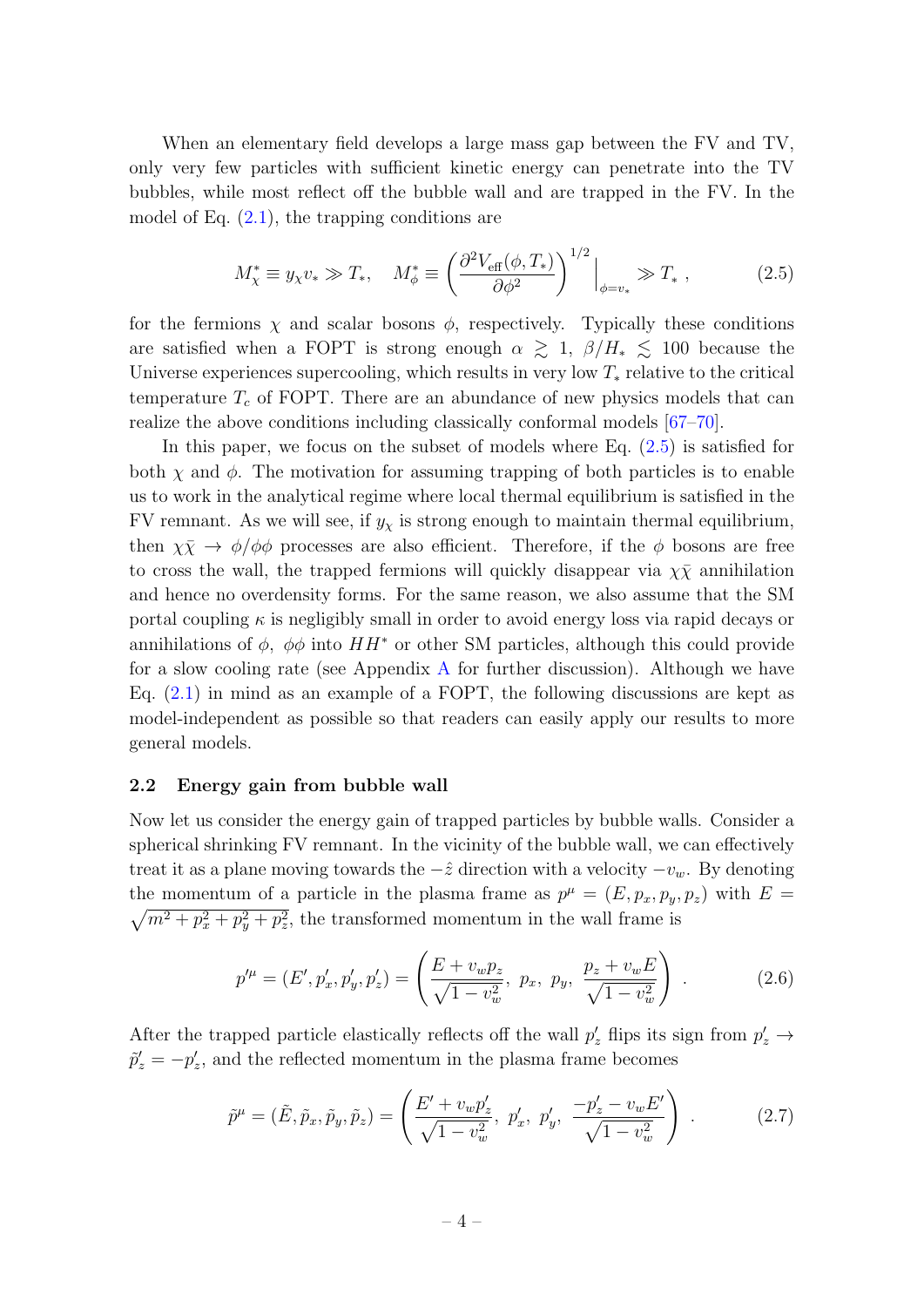As a function of initial energy and momentum,  $\tilde{E}$  is given by

$$
\tilde{E} = \frac{(1 + v_w^2)E + 2v_w p_z}{1 - v_w^2} \,, \tag{2.8}
$$

from which the energy gain in a single collision of a particle is calculated as

<span id="page-5-5"></span>
$$
\delta E = \tilde{E} - E = 2v_w \frac{v_w E + p_z}{1 - v_w^2} \,. \tag{2.9}
$$

Note that  $\tilde{E}$  and  $\delta E \to \infty$  for  $v_w \to 1$  as expected, assuming the particles remain trapped. As a consistency check, we can see that setting  $p_z = -v_w E$  yields  $\delta E = 0$ , which means that if a particle is moving with the same velocity as the wall, it does not interact with the wall.

The energy gain per unit area and unit time inside a FV remnant is

<span id="page-5-0"></span>
$$
\mathcal{E} = \sum_{i} g_i \int \frac{d^3 p}{(2\pi)^3} f_i(p^\mu) \left(\frac{p_z}{E} + v_w\right) \delta E \times \Theta(p_z + v_w E) , \qquad (2.10)
$$

where  $f_i(p^{\mu})$  is the phase space distribution of particle species i,  $g_i$  is the number of DOFs, and  $\Theta(x)$  is the Heaviside step function. It is also easy to check that the pressure P by the wall collisions satisfies  $P = \mathcal{E}/v_w$ . Now the total energy gain is given by

<span id="page-5-1"></span>
$$
E_{\text{gain}}(t) = \int_{t_*}^{t} dt' \mathcal{E} \times 4\pi r^2(t') = \frac{4\pi}{v_w} \int_{r(t)}^{R_*} dr' r'^2 \mathcal{E} , \qquad (2.11)
$$

where  $r(t)$  is the radius of the FV remnant at time t, and  $R_* = r(t_*)$  is its initial radius. The typical (average) size of a remnant at  $T_*$  is given by [\[13,](#page-16-4) [65\]](#page-20-1)

<span id="page-5-3"></span>
$$
\langle R_* \rangle \approx \frac{v_w}{\beta} \ . \tag{2.12}
$$

Correspondingly, the number density of FV remnants at  $T_*$  is given by [\[13,](#page-16-4) [65\]](#page-20-1)

<span id="page-5-4"></span>
$$
n_{\text{rem}}^* = p(T_*) \left(\frac{4\pi}{3} \langle R_* \rangle^3\right)^{-1} \approx 0.07 \times \left(\frac{\beta}{v_w}\right)^3 \tag{2.13}
$$

The wall velocity  $v_w$  is in general a function of time determined by competing the outward pressure  $P$  and the inward vacuum energy pressure.

For simplicity, we assume that all the particles inside the remnant (in the FV phase) are massless and have thermal distributions as

$$
f_i(p^{\mu}) = \frac{1}{e^{|\mathbf{p}|/T} \pm 1} \,, \tag{2.14}
$$

where  $+$  is used for fermions and  $-$  for bosons, and T is the plasma temperature of the dark sector inside the remnant. We can now perform the integral in Eq.  $(2.10)$ , obtaining

<span id="page-5-2"></span>
$$
\mathcal{P} = \frac{1}{v_w} \mathcal{E} = g_d \frac{\pi^2 T^4}{90} \frac{(1 + v_w)^2}{1 - v_w} , \qquad (2.15)
$$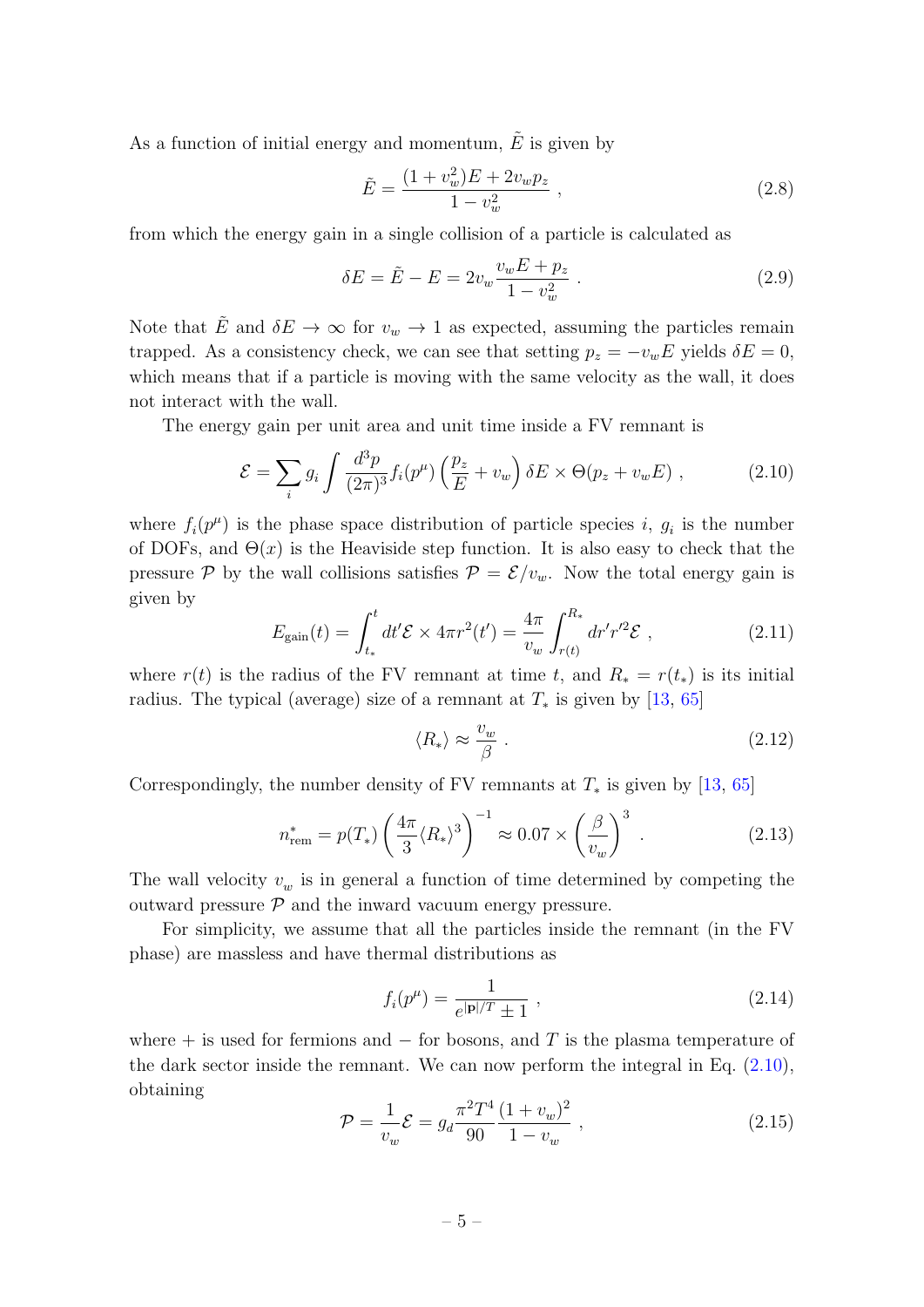where  $g_d$  is the effective number of DOFs of trapped dark particles. For a stationary wall,  $v_w = 0$ , we see that  $P$  becomes the usual thermal gas pressure  $g_d \pi^2 T^4/90$ . In the following, we will discuss the evolution of the remnant profile by using the above analytical results.

## <span id="page-6-0"></span>3 Remnant evolution: initial shrinking

Neglecting the energy gain from the particle reflection by bubble walls, the energy density inside the remnant simply scales as  $(R_*/r(t))^3$  due to energy conservation. However, with the inclusion of the reflection energy gain, a more realistic scaling deviates from such a simple scaling as noted in Refs. [\[16,](#page-16-5) [17\]](#page-16-3). In the following, we present an analytical treatment of the evolution of remnant energy and size by assuming that (i) dark sector particles inside the remnant remain in thermal equilibrium and (ii) other energy loss processes such as  $\phi \phi \to HH^*$  are small. The validity of these assumptions are discussed in Appendix [A.](#page-13-0)

When the remnant is in thermal equilibrium, the energy density is given by

$$
\rho_d(t) = \frac{\pi^2}{30} g_d T^4(t) \tag{3.1}
$$

Here, we have put the subscript  $d$  for the dark sector to distinguish it from the total radiation energy  $\rho(t)$  (including SM particles) which is commonly used in cosmology and set  $t = t_*$  at  $T = T_*$ . The temperature of the remnant will be time-dependent, as denoted by  $T(t)$ . Applying conservation of energy to the shrinking remnant, we have

<span id="page-6-1"></span>
$$
\frac{4\pi}{3}r^3(t)\rho_d(t) = \frac{4\pi}{3}R_*^3\rho_d^* + E_{\text{gain}}(t) - E_{\text{loss}}(t) ,\qquad (3.2)
$$

where  $\rho_d^* = \rho_d(t_*)$ ,  $E_{\text{gain}}(t)$  is given by Eq. [\(2.11\)](#page-5-1) with Eq. [\(2.15\)](#page-5-2), while the energy loss is modeled by

$$
E_{\rm loss}(t) = \int_0^t dt' \left[ \xi_l \rho_d(t') 4\pi r^2(t') + \dot{C} \frac{4\pi}{3} r^3(t') \right] , \qquad (3.3)
$$

with  $\xi_l$  and  $\dot{C}$  being the surface and volumetric cooling rates related to the energy loss mechanism, respectively. In the simple model Eq.  $(2.1)$ ,  $\xi_l$  and  $\dot{C}$  could describe the effect of the escaping  $\chi/\bar{\chi}$  and  $\phi$  particles and decays to SM particles via  $\kappa$ . For a black body radiation energy loss process [\[39\]](#page-18-1),  $\xi_l = g_l/(4g_d)$  with  $g_l$  the number of DOFs of emitted light particles.

By taking the time derivative of Eq.  $(3.2)$ , we obtain

<span id="page-6-2"></span>
$$
\frac{1}{T(t)}\frac{dT(t)}{dt} = \frac{v_w(t)}{r(t)}\left(\frac{1}{1 - v_w(t)} - \frac{v_w(t)}{4}\right) - \frac{1}{r(t)}\frac{3\xi_l}{4} - \frac{\dot{C}}{4\rho_d(t)} ,\qquad (3.4)
$$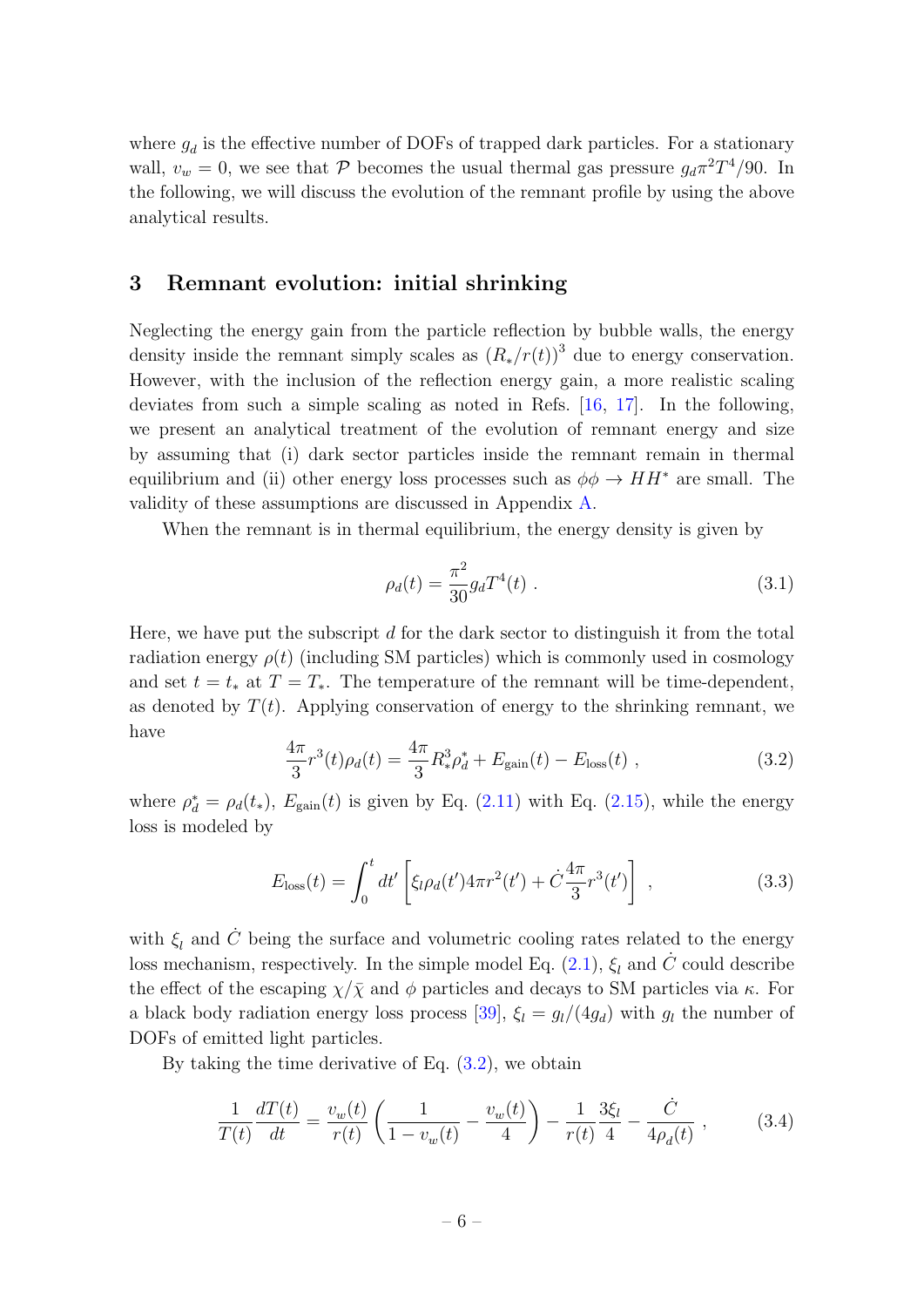which determines the time evolution of the shrinking remnants for a given wall velocity  $v_w(t)$ . In particular, for constant wall velocity and  $\xi_l = 0$  and  $\dot{C} = 0$ , we have  $r(t) = R_* - v_w(t - t_*)$  and Eq. [\(3.4\)](#page-6-2) can be solved as

$$
T(t) \xrightarrow{Const.} T_* \left[ \frac{R_*}{R_* - v_w(t - t_*)} \right]^{\frac{1}{1 - v_w} - \frac{v_w}{4}},
$$
  
\n
$$
\rho_d(t) \xrightarrow{Const.} \rho_d^* \left[ \frac{R_*}{R_* - v_w(t - t_*)} \right]^{\frac{4}{1 - v_w} - v_w},
$$
\n(3.5)

which reduces to  $\rho_d(t) \propto r^{-4}$  for small  $v_w$ , corresponding to an adiabatic compression consistent with Ref. [\[16\]](#page-16-5). However, the assumption of constant wall velocity here is oversimplified because the increasing temperature during the shrinking process leads to increasing thermal pressure  $P$ , resulting in a decelerating wall velocity. As mentioned before, we work under the assumption  $\xi_l \ll 1$ , and in that case it is easy to show that the right-hand-side (RHS) of Eq. [\(3.4\)](#page-6-2) almost vanishes for  $v_w(t) \approx 3\xi_l/4$ (the C˙ term is important only when the interaction between trapped particles is extremely small). Based on this fact, the evolution of the remnant can be described in two stages: During the first stage, the remnant is shrinking at a considerable velocity,  $v_w(t) \gtrsim \xi_l$ , and hence the RHS is dominated by the energy gain term and we can omit the energy loss terms. When  $v_w(t)$  becomes  $\sim 0$ , the  $\xi_l$  term starts to dominate and the second stage of evolution, i.e. cooling, begins. The following discussion will cover the first stage of evolution neglecting the  $\xi_l$  term, and the cooling will be considered in Section [4.](#page-8-0)

The bubble wall initially accelerates after the bubble nucleation due to the vacuum pressure  $\Delta V$  until the wall velocity reaches the terminal velocity determined by  $\Delta V = \mathcal{P}$  [\[58\]](#page-19-12). Balancing the thermal and vacuum pressure in Eq. [\(2.15\)](#page-5-2), the wall velocity is given by

<span id="page-7-0"></span>
$$
v_w(t) = 4\left(1 + \sqrt{1 + \frac{8}{3\alpha_d(t)}}\right)^{-1} - 1 , \quad \alpha_d(t) = \frac{\Delta V}{\rho_d(t)} . \tag{3.6}
$$

Here we assume that the fraction of dark sector particles trapped in the bubble  $\sim 1$ and that the temperature in the SM remains the same in both phases. Note that

<span id="page-7-1"></span>
$$
\alpha_d^* \equiv \alpha_d(t_*) > \frac{1}{3},\tag{3.7}
$$

is required for the remnant to shrink at  $t<sub>*</sub>$ , and the shrinking stops at  $t<sub>1</sub>$  when  $\alpha_d(t_1) = 1/3$ . Typically, we have  $\alpha_d^* \gg \alpha$  because only trapped particles with  $g_d \ll 100$  contribute to  $\rho_d(t)$ . Substituting Eq. [\(3.6\)](#page-7-0) into Eq. [\(3.4\)](#page-6-2), we obtain

$$
\frac{d\alpha_d}{dr} = \frac{3}{r}\alpha_d \left(1 + \alpha_d\right) \tag{3.8}
$$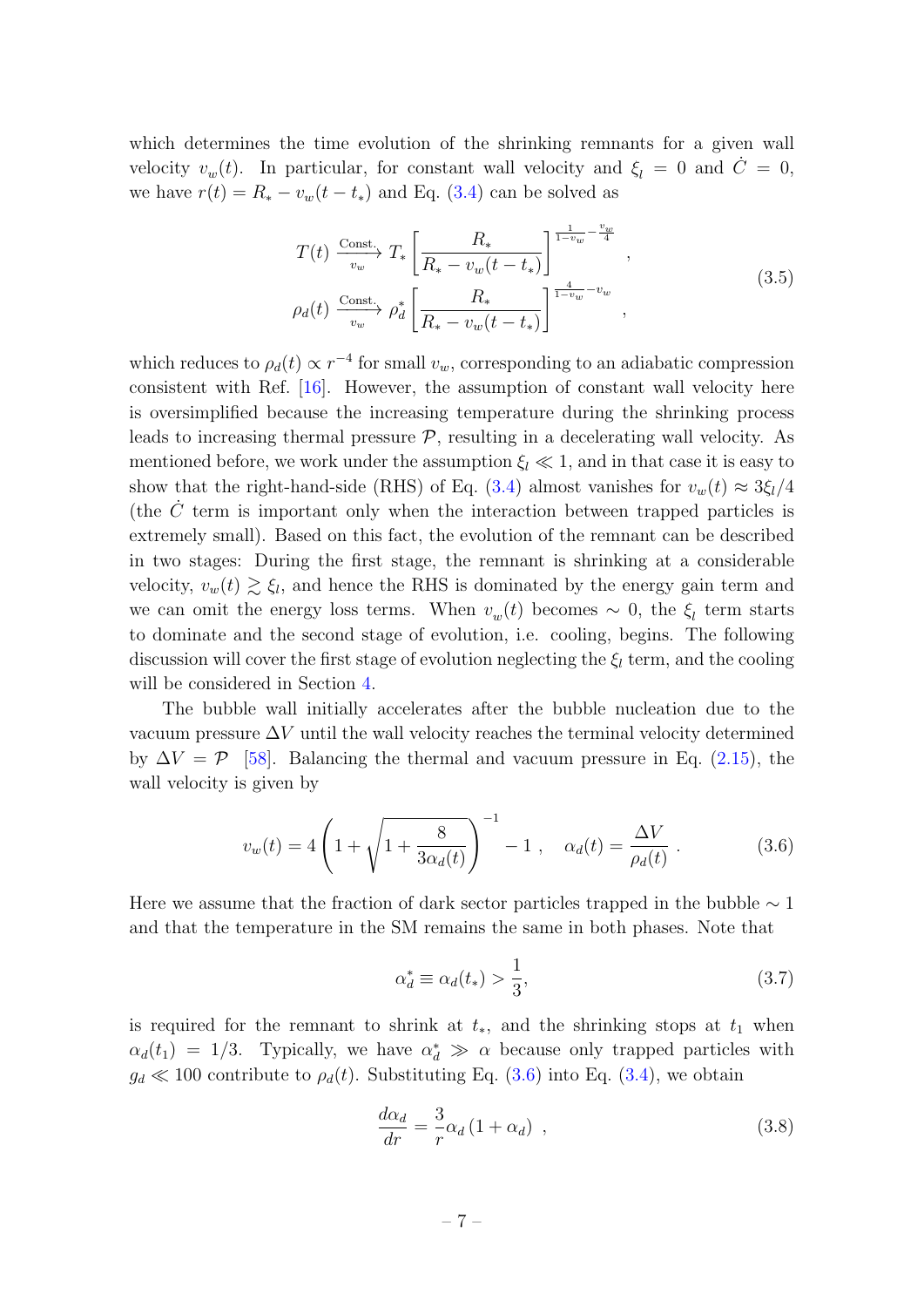which can be solved as

$$
\alpha_d^{-1}(r) = \left(\frac{R_*}{r}\right)^3 \frac{1 + \alpha_d^*}{\alpha_d^*} - 1 \tag{3.9}
$$

This result shows that the energy density behaves as  $\rho_d(t) \propto r^{-3}$  as a result of the deceleration of the bubble wall during the initial shrinking.

By setting  $\alpha_d(r) = 1/3$ , we can find the terminal radius of initial shrinking as

<span id="page-8-3"></span>
$$
R_1 \equiv r(t_1) = R_* \left(\frac{1 + \alpha_d^*}{4\alpha_d^*}\right)^{1/3}, \qquad (3.10)
$$

which is always smaller than  $R_*$  due to the condition Eq. [\(3.7\)](#page-7-1). Correspondingly, the temperature of the remnant after this initial shrinking phase is given by

<span id="page-8-2"></span>
$$
T_1 \equiv T(t_1) = \left(\frac{90\Delta V}{\pi^2 g_d}\right)^{1/4} . \tag{3.11}
$$

## <span id="page-8-0"></span>4 Evolution of remnant: fate of remnants

In the previous section, we saw that the initial shrinking of the remnants terminates when the thermal pressure  $\mathcal{P}$  balances with the vacuum energy pressure  $\Delta V$ , a general consequence when particle trapping occurs and if energy loss processes from the remnants are not efficient. On the other hand, the subsequent evolution depends on the model parameters, which control the cooling and collapse conditions.

#### <span id="page-8-1"></span>4.1 Initial collapse to PBHs

In Refs. [\[16,](#page-16-5) [17\]](#page-16-3), the possibility of PBH formation during the initial collapse was discussed. A FV remnant can collapse into a BH if its size becomes smaller than its Schwarzschild radius i.e.

$$
r < 2GE^{(
$$

where  $E^{( is the total energy contained in the remnant and G is the Newtonian$ constant. In the present setup, a PBH will form when this condition is satisfied before r reduces to  $R_1$ . Using Eq.  $(3.11)$ , we have

$$
E^{(
$$

which leads to

$$
R_1 > \sqrt{\frac{3}{32\pi G\Delta V}}\tag{4.3}
$$

Since the collapse is only possible for large vacuum energy  $\alpha_d^* \gg 1$ , the final radius Eq. [\(3.10\)](#page-8-3) can be taken to be the limit  $R_1 \sim R_*/4^{1/3} \sim v_w \beta^{-1}/4^{1/3}$ , and the above condition becomes

$$
\alpha \gtrsim 0.6 \left(\frac{\beta}{v_w H_*}\right)^2 \,, \tag{4.4}
$$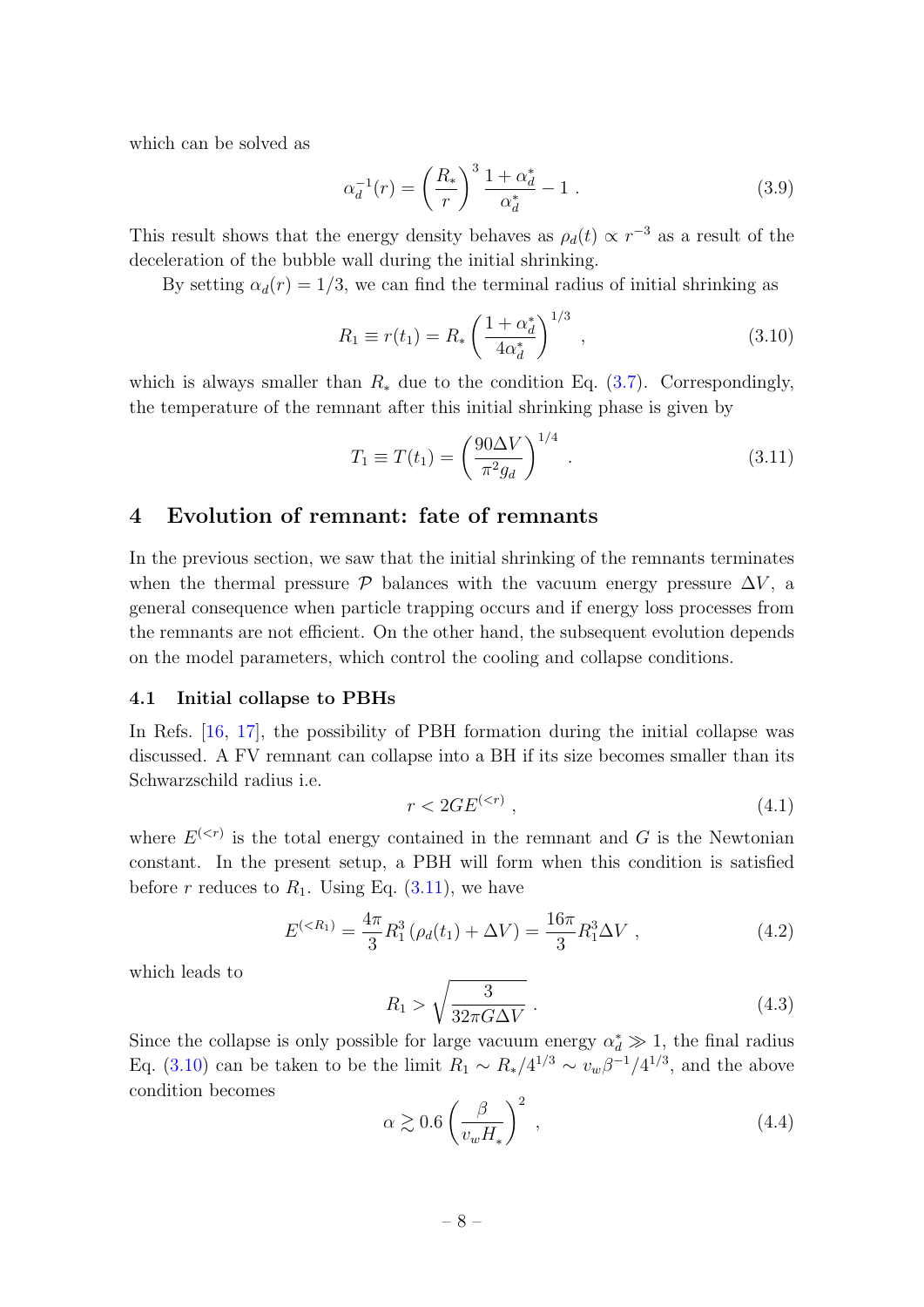which indicates that a very strong FOPT is necessary for the PBH formation by the initial collapse. This result is consistent with the parameter choice of a large bubble size,  $R_*H_* \sim 1$ , in Refs. [\[16,](#page-16-5) [17\]](#page-16-3). In such a very strong FOPT, however, particle trapping may become inefficient [\[71,](#page-20-5) [72\]](#page-20-6) because the wall velocity becomes ultrarelativistic, which results in a large boosted energy of particles in the wall frame. Consequently, there is a trade-off between the PBH formation and particle trapping.

#### <span id="page-9-0"></span>4.2 Thermal ball

If the remnants do not collapse directly to PBHs at the first stage collapse, they will shrink to  $R_1$  with the temperature  $T_1$ . After that, the energy loss term dominates and the remnant starts cooling. Let us first consider an extreme case,  $\xi_l \to 0$ , such that the cooling time scale is greater than the life time of the Universe  $\sim 10^{18}$  s. In the model Eq.  $(2.1)$ , this can be achieved for extremely small  $|\kappa|$  so that decays to SM particles are negligible and  $M_{\phi}$ ,  $M_{\chi}^{*} \gg T_{1}$  so that energy loss from escaping particles are negligible as well. In this case, the remnants remain in thermal equilibrium with  $T \gg T_0 \approx 2.7K$  to this day, and they are called "*thermal balls*" [\[43\]](#page-18-4). Because  $\alpha_d(t_1) = 1/3 \leftrightarrow \rho_d(t_1) = 3\Delta V$ , the mass of a thermal ball is calculated as

$$
M_{\text{TB}} = \frac{4\pi}{3} R_1^3 \times (\rho_d(t_1) + \Delta V) = \frac{4^2 \pi}{3} R_1^3 \times \Delta V
$$
  

$$
\approx 10^{22} \text{ g} \times v_w^3 \left(\frac{100}{g_*}\right)^{1/2} \left(\frac{100 \text{ GeV}}{T_*}\right)^2 \left(\frac{100}{\beta/H_*}\right)^3 \alpha , \qquad (4.5)
$$

<span id="page-9-1"></span>where we have used Eq.  $(2.12)$ . Using Eq.  $(2.13)$ , the relic abundance of thermal balls without further dilution is

$$
\Omega_{\rm TB} h^2 = h^2 \frac{\rho_{\rm rad}}{\rho_{\rm tot}} \frac{\rho_{\rm TB}}{\rho_{\rm rad}} \bigg|_{t=t_0} = 0.12 \times \left( \frac{\rho_{\rm rad}}{\rho_{\rm DM}} \right) \bigg|_{t=t_0} \times \left( \frac{g_* T_*^3}{g_0 T_0^3} \right)^{1/3} \frac{\rho_{\rm TB}}{\rho_{\rm rad}} \bigg|_{t=t_*} \n\approx 1.2 \times 10^{10} \left( \frac{g_*}{100} \right)^{1/3} \left( \frac{T_*}{100 \text{ GeV}} \right) \alpha ,
$$
\n(4.6)

where  $T_0 = 2.73$  K and  $g_0 = 3.9$  are respectively the cosmic temperature and number of DOFs today. This result shows that additional dilution is necessary to be consistent with the current DM abundance. Such a dilution can be easily achieved in various new physics models such as thermal inflation [\[73–](#page-20-7)[75\]](#page-20-8) or early matter era [\[76–](#page-20-9) [79\]](#page-20-10). Note that PBHs formed by initial collapse have the same mass distribution as thermal balls because its mass  $M_{\text{PBH}}$  is also given by Eq. [\(4.5\)](#page-9-1) due to energy conservation. In Fig. [1,](#page-10-1) we show  $M_{\text{TB}}$  vs  $\Omega_{\text{TB}}h^2$  for varying FOPT temperature and dilution factors,  $e^{-3\Delta N}$  with  $\Delta N$  the number of additional e-foldings after the FOPT.

Due to their weak interactions with SM particles and relatively diffuse compared to compact remnants such as PBH, if the thermal balls are formed before BBN, constraints on their abundance would be significantly weaker than analogous PBH constraints.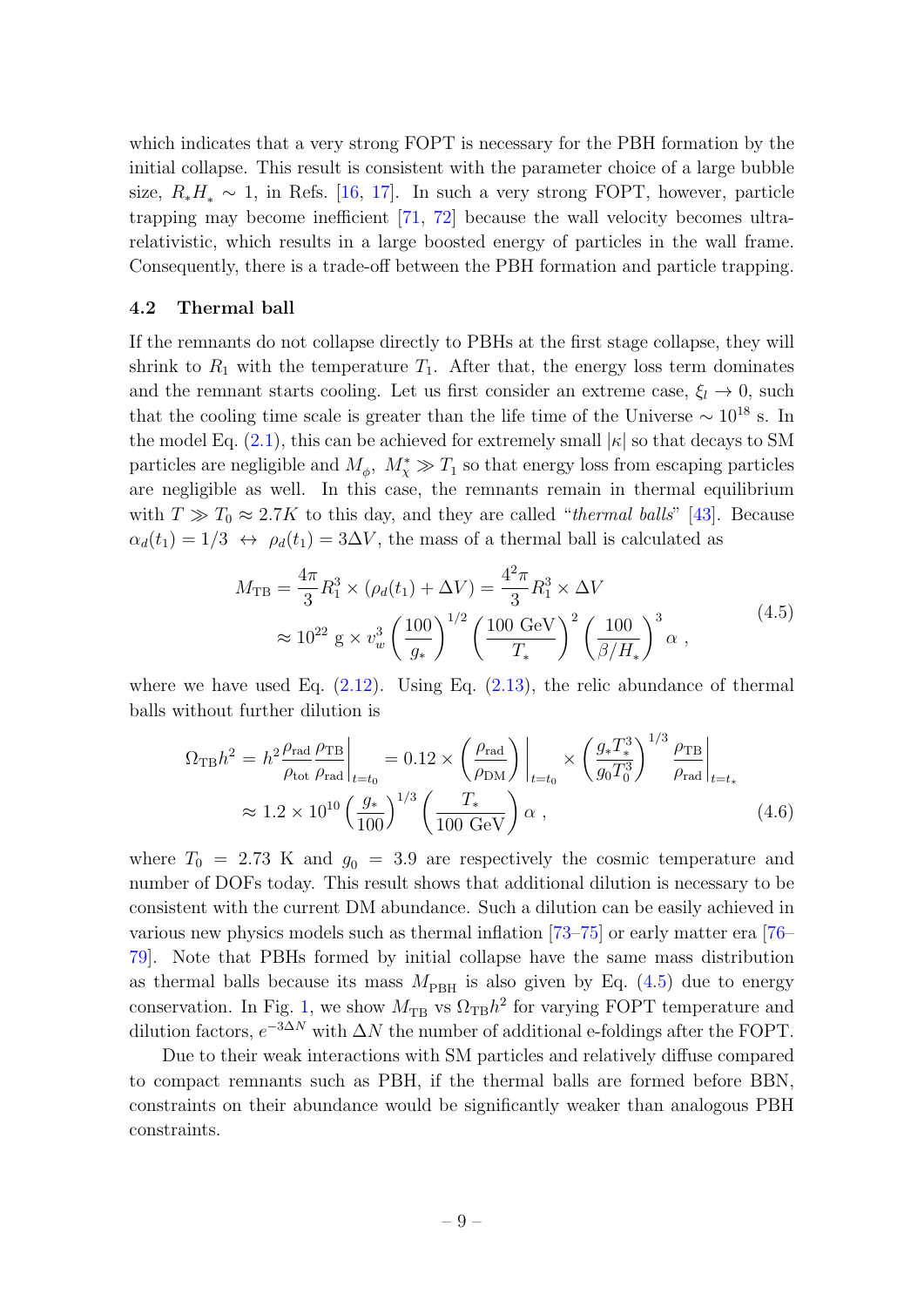

Figure 1. Thermal ball/direct collapse PBH abundance. Here different colors correspond to different dilution factors  $e^{-3\Delta N}$  and circles mark factors of 10 in the FOPT temperature. Here the purple region corresponds to the gravitational lensing constraint from HSC [\[80\]](#page-20-11), while the red region is constrained by Hawking evaporation. Both constraints apply only to PBH remnants.

#### <span id="page-10-0"></span>4.3 Cooling and formation of non-topological solitons

When the cooling is sufficiently efficient, the remnants keep shrinking gradually due to the energy loss. Let us first consider the case where surface cooling is dominant. We solve Eq. [\(3.4\)](#page-6-2) for a small  $v_w(t) \ll 1$  and surface cooling term  $\xi_l \ll 1$ , i.e.

<span id="page-10-1"></span>
$$
\frac{dT(t)}{dt} \approx \frac{T(t)}{r(t)} \left( v_w(t) - \frac{3\xi_l}{4} \right) . \tag{4.7}
$$

Thus the cooling term is important when  $v_w(t)$  decelerates to  $3\xi_l/4$ , which happens approximately at  $t_1$  as derived in Section [3.](#page-6-0) The temperature  $T(t)$  is related to the velocity via  $\mathcal{P} = \Delta V$  from Eq. [\(2.15\)](#page-5-2), which under the small  $v_w$  expansion is

<span id="page-10-2"></span>
$$
g_d \frac{\pi^2 T^4(t)}{90} \left( 1 + 3v_w(t) \right) = \Delta V \tag{4.8}
$$

Combining above two equations, we find that in the cooling stage the remnant remains at temperature  $T_1$  with a constant bubble velocity  $3\xi_l/4$ . For  $t > t_1$ , if  $v_w < 3\xi_l/4$  then T drops and then Eq. [\(4.8\)](#page-10-2) cannot hold. Therefore the remnant should remain in a constant temperature and shrink in a uniform velocity. Physically, this can be understood as follows: as the remnant cools, the thermal pressure drops and the inward vacuum pressure condenses the remnant, releasing latent heat and restoring equilibrium. The would-be disappearing time of the remnant is then  $t_2 = t_1 + R_1/(3\xi_l/4).$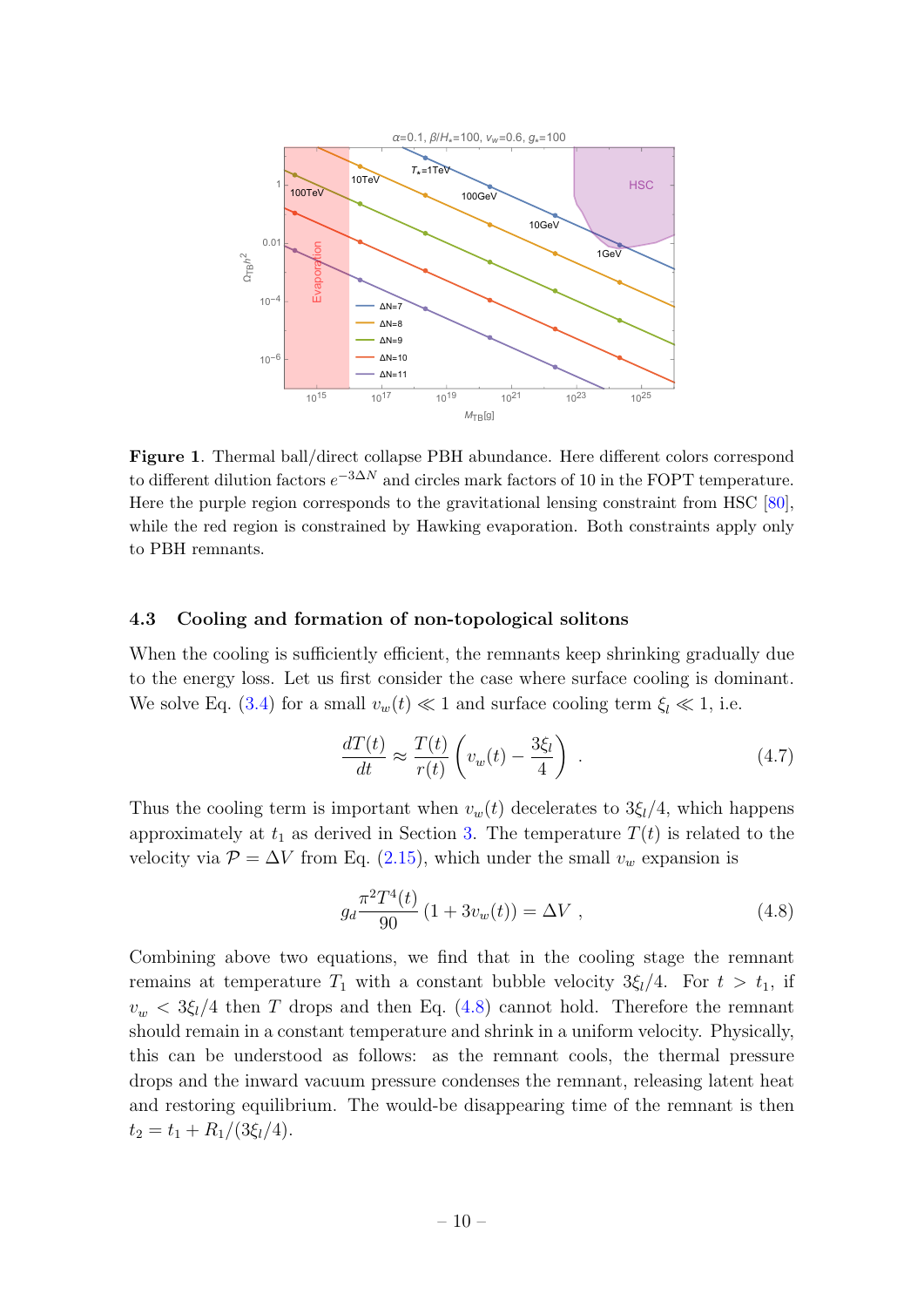Next we consider volumetric cooling, in particular the case where  $\chi/\bar{\chi}$  particles are trapped but  $\phi$  scalars are not trapped within the remnant and can instead freely flow out. In this scenario,  $\chi \bar{\chi} \to \phi$  processes can be the dominant cooling mechanism. If the mean free path of  $\phi$  is smaller than the bubble size,  $\ell_{\phi} < R_1$ , then a steady blackbody radiation is emitted from the surface. For one scalar degree of freedom, the remnant will shrink with constant wall velocity  $1/4g_f < 1/\sqrt{3}$  below the sound speed. This should result in something similar to a deflagration solution [\[81\]](#page-21-0). On the other hand, if we have  $\ell_{\phi} \gtrsim R_{w}$ , there will be volumetric emission throughout the entire remnant. The volumetric cooling rate  $C$  would then depend on the density (temperature) and the annihilation, inverse decay, and scattering  $(\chi \to \chi + \phi, \text{etc.})$ cross-sections. We have to solve

$$
\frac{dT(t)}{dt} \approx \frac{T(t)}{r(t)} \left( v_w(t) - \frac{r(t)\dot{C}}{4\rho_d(t)} \right) , \quad g_d \frac{\pi^2 T^4(t)}{90} \left( 1 + 3v_w(t) \right) = \Delta V . \tag{4.9}
$$

When  $r(t)\dot{C}/\rho_d(t) \ll 1$ , we have approximate solution

$$
T(t) \approx T_1, \quad v_w \approx \frac{r\dot{C}}{4\rho_d} \quad \Rightarrow \quad r(t) \approx R_1 \exp\left(\frac{-\dot{C}t}{4\rho_d}\right) \,. \tag{4.10}
$$

As with the case of surface cooling, we expect that the temperature will remain  $\alpha$  constant at  $T_1$  to maintain approximate pressure equilibrium during shrinking. Since the cooling rate  $C$  depends on the density and average energy of the particles, which in turn depends on temperature, it would also be approximately constant. Long-lasting thermal remnants could still form for small  $\dot{C}$ , which requires that the interaction rate between  $\phi$  and  $\chi$  mediated by the coupling  $y_{\chi}$  is minimal. However, such a weak interaction could invalidate our previous assumption of thermal equilibrium during the initial collapse as discussed in Appendix  $\Lambda$ . Additionally, we calculate the surface and volumetric cooling rates in the specific case of escaping high energy particles in Appendix [B.](#page-15-0) In this case,  $\dot{C}$  is indeed small for  $M_{\chi,\phi} \gtrsim T_1$ .

One possible endpoint of cooling is the complete evaporation of the thermal ball remnant. However, the remnant cannot disappear if the outward quantum pressure of the particles can balance the inward vacuum pressure, which results in the formation of non-topological solitons, including the fermionic kind called Fermi-balls [\[47\]](#page-18-3) or the bosonic kind called Q-balls [\[82\]](#page-21-1). Their mass profiles are given by

$$
E_{\rm FB} = Q_f (12\pi^2 U_0)^{1/4}, \quad E_{\rm QB} = \frac{4\sqrt{2}\pi}{3} Q_b^{3/4} U_0^{1/4}, \tag{4.11}
$$

respectively, where  $Q_f(Q_b)$  is the number of fermions (bosons) inside a soliton. Even in the simple model Eq.  $(2.1)$ , we can consider a variety of fates of the remnants:

• Never disappearing  $\phi$  ( $\kappa \sim 0$ ). When the decay or annihilation time scale of  $\phi$ ,  $\phi \phi \rightarrow HH$  is greater than the life time of the Universe,  $\phi$  particles never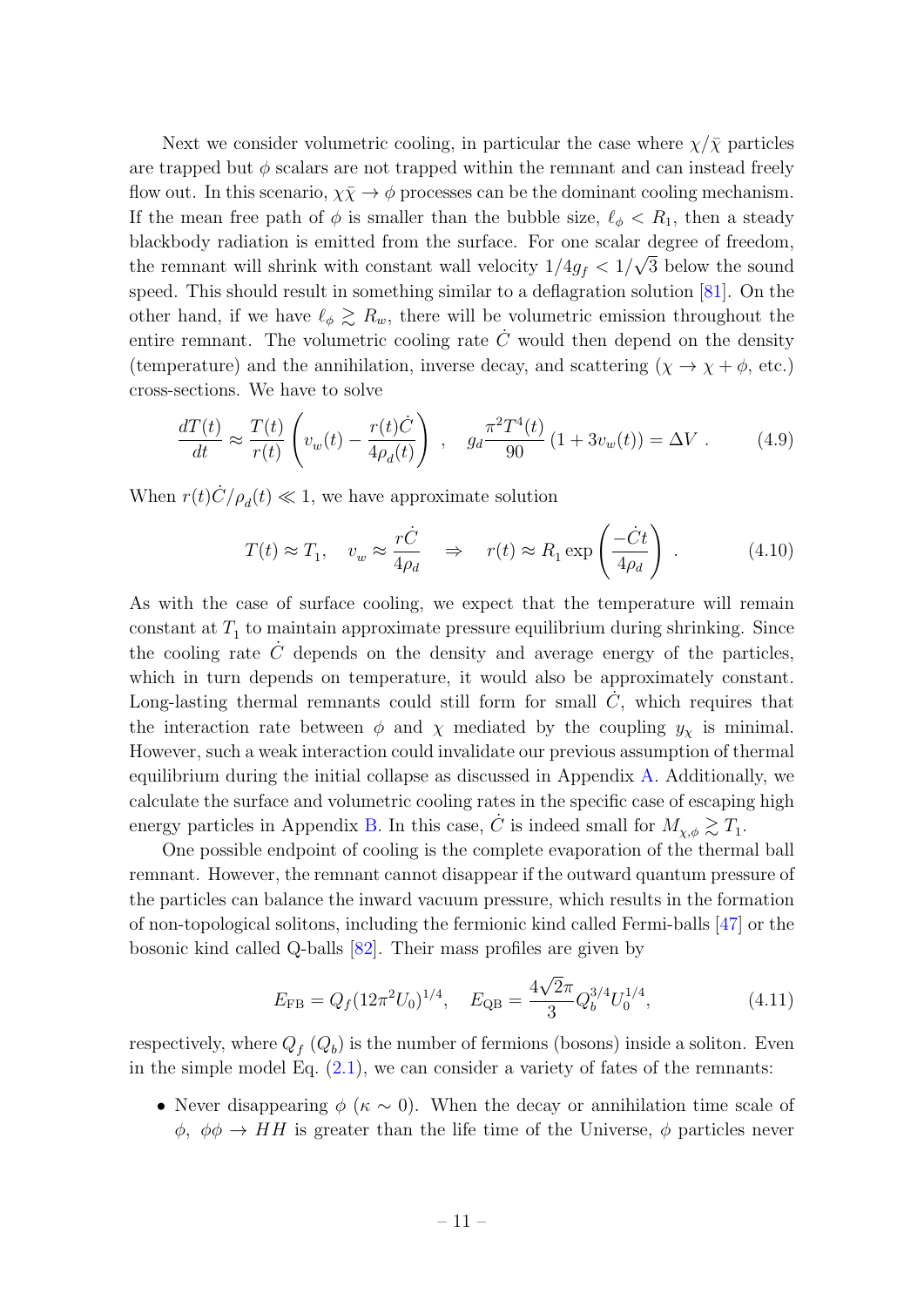disappear from the remnant. In this case, the cooling is dominated by the blackbody radiation by emitted particles with sufficiently high kinetic energy  $T \gtrsim M_{\phi}, M_{\chi}$ . When  $Q_f \lesssim (\gtrsim) Q_b^{3/4}$  $b^{3/4}$ , the remnant looks like a Q-ball (Fermiball) after a long cooling.

- Gradually disappearing  $\phi$  ( $\kappa > 0$ ). When the decay or annihilation time scale of  $\phi$ ,  $\phi \phi \rightarrow HH$  is less than the life time of the Universe,  $\phi$  particles gradually disappear and only a finite number of fermions can survive. As a result, the remnants become Fermi-balls when  $Q_f > 0$ .
- Additionally, these Fermi-balls may experience a secondary collapse into PBH if the Yukawa force mediated by  $\phi$  overcomes the degeneracy pressure [\[13\]](#page-16-4).

As long as  $\kappa$  is not extremely small, the remnants terminate in the latter two possibilities, and the resultant cosmological predictions of Fermi-balls/PBHs are already well studied in Ref. [\[13,](#page-16-4) [47\]](#page-18-3). Of course, other endpoints could appear if we consider more complex models. We would like to investigate such possibilities in future publications.

# <span id="page-12-0"></span>5 Conclusion

We have discussed the evolution of FV remnants from FOPTs in a general class of models involving trapped dark sector fermions and scalars. Although we perform our calculations in the context of a simple model, Eq.  $(2.1)$ , our analysis can be generally applied to models with trapped particles. We trace their progression through the initial stages of collapse in which the bubble wall accelerates from the vacuum pressure but subsequently decelerates due to the build-up of trapped fermions and scalars.

We then delineate the possible fates of these FV remnants. In the case of horizonscale remnants, the phase transition would produce a large overdensity satisfying the Schwarzchild condition and collapse directly to a PBH. For smaller remnants, the outward thermal pressure from the trapped particles eventually balance the vacuum pressure and stop the approaching bubble wall. If the coupling between the dark sector and SM sector is negligible, then the cooling timescale of these thermal balls could be longer than the lifetime of the Universe. In contrast with previous work on transient thermal balls [\[43\]](#page-18-4), our slow-cooling thermal remnants could contribute significantly to the present day matter density. Thermal balls are a new and qualitatively different dark matter candidate in that they are compact remnants whose energy comes primarily from the thermal energy of their constituent particles, rather than their mass (PBH, generic macroscopic compact halo object) or quantum pressure (Fermi-ball and Q-ball). However, in our fiducial model, thermal balls are overproduced and require a dilution mechanism.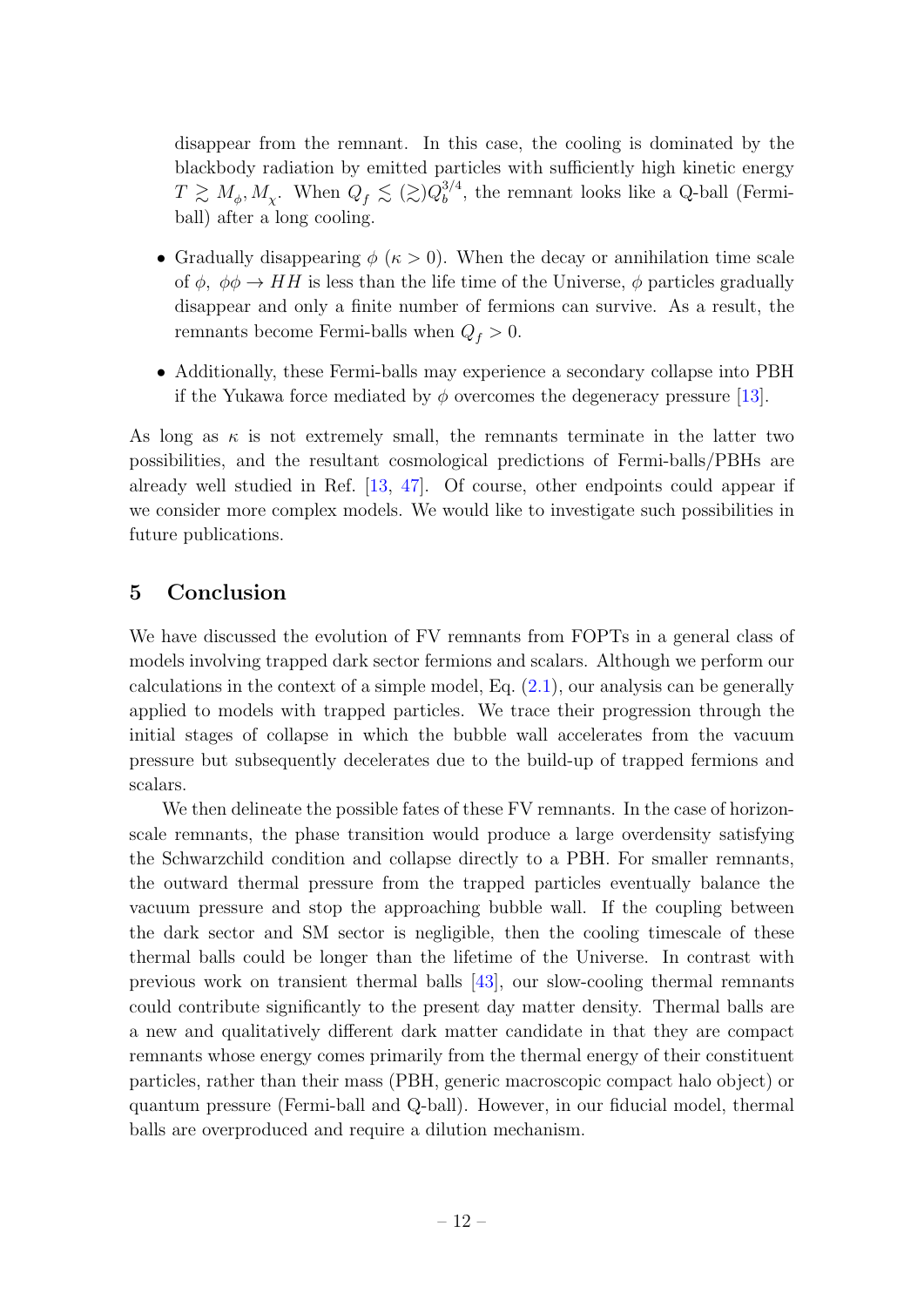The cooling rate after the initial collapse phase can be significant if the coupling  $\kappa$  to the SM is large or if  $\phi$  is not trapped. Annihilation and scattering processes can produce a steady stream of particles which escape the remnant. Depending on the mean free path of these particles, the shrinking remnants undergo either surface cooling from blackbody radiation or a slower volumetric cooling. Complete evaporation of the remnant can be avoided if there is a conserved charge associated with the dark sector particles, in which case the remnants would cool until supported by quantum pressure forming a superposed Fermi-ball and scalar Q-ball. Energy considerations suggest that the Fermi-ball will transfer its energy to the Q-ball at low temperatures. However, a stable Fermi-ball can exist if there is a dark fermion asymmetry, in which case a secondary collapse to PBH is possible.

## Acknowledgements

We would like to thank Iason Baldes for useful discussions and comments and Joshua Ng for helpful advice. The work of KK and PL is supported by Grant Korea NRF-2019R1C1C1010050, 2019R1A6A1A10073437. KPX is supported by the National Science Foundation under grant number PHY-1820891, and PHY-2112680, and the University of Nebraska Foundation.

## <span id="page-13-0"></span>A Validity of thermal equilibrium

We discuss the conditions for thermal equilibrium in the shrinking remnants. Particles reflected from the bubble walls follow a non-equilibrium distribution, but can thermalize via collisions with other particles. In the following, we explicitly calculate the  $\chi$ - $\chi$  scattering rate and compare the thermalization time scale with the shrinking time scale. As other processes such as  $\chi$ - $\phi$  scattering have similar cross sections, the  $\chi$ - $\chi$  process alone is enough to enable an order of magnitude comparison. The assumption used in the previous sections that there was insignificant energy loss during the initial shrinking phase of the remnants constrains the valid range of interactions between the dark sector and SM sector.

For simplicity, we use a toy model where the entire population of particles has initial momentum  $|\mathbf{p}| \sim \mathcal{O}(T)$  and calculate the timescale for a reflected particle to return to this momentum. Consider an elastic collision between a reflected  $\chi$  and a  $\chi$  in thermal equilibrium, whose momenta are respectively given by

$$
p_1^{\mu} = (T + \delta E, 0, 0, -T - \delta E), \quad p_2^{\mu} = (T, 0, 0, T), \quad (A.1)
$$

where  $\delta E \sim 2v_{w}T/(1-v_{w})$  is given by Eq. [\(2.9\)](#page-5-5), and the total energy of the reflected particle is  $E_1 = T(1 + v_w)/(1 - v_w)$ . The center-of-mass (CM) frame momentum is then

$$
p_{\text{cm}}^{\mu} = p_1^{\mu} + p_2^{\mu} = \left(\frac{2}{1 - v_w}T, 0, 0, \frac{-2v_w}{1 - v_w}T\right). \tag{A.2}
$$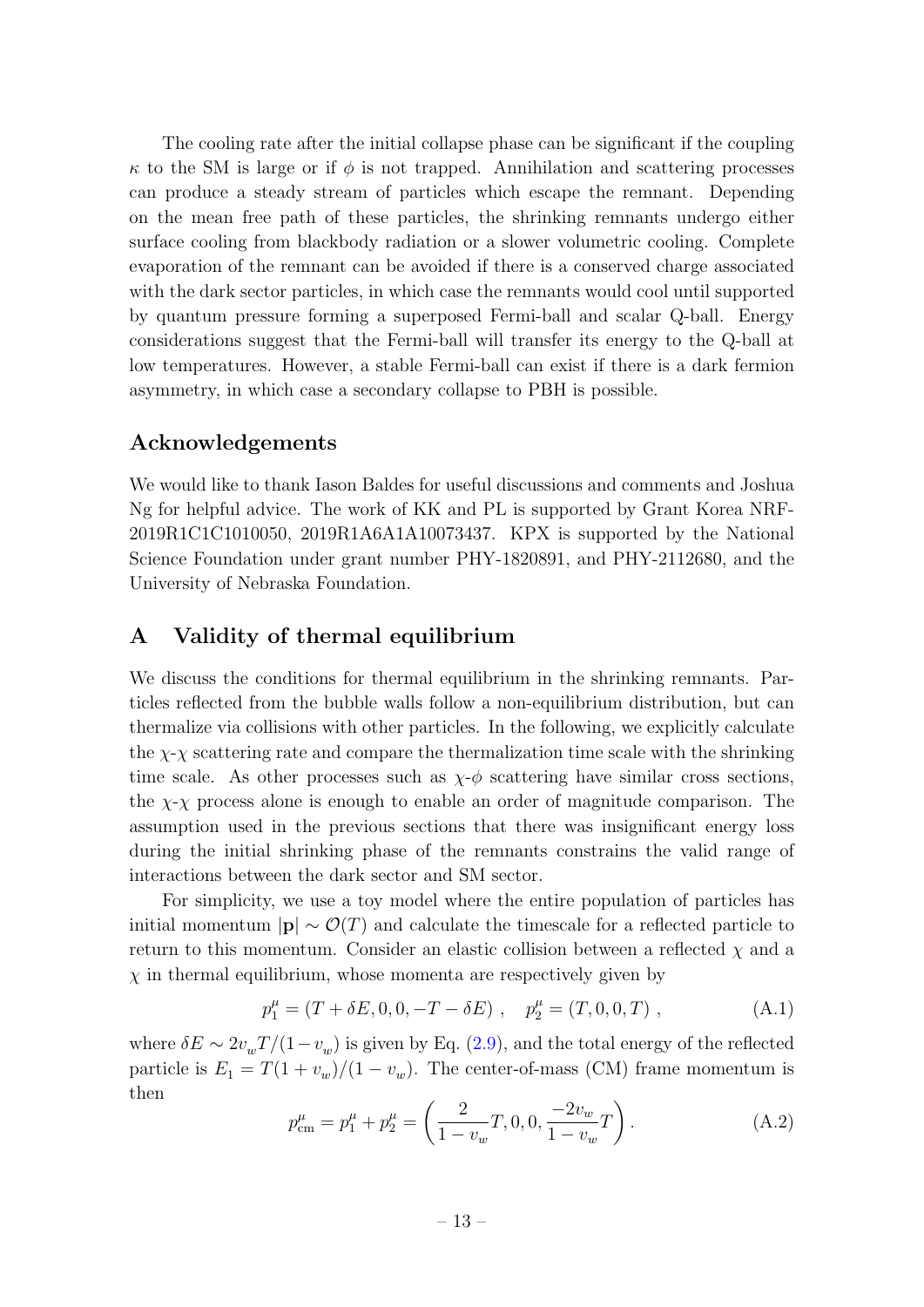Hence, the velocity of the CM frame and the Mandelstam variable  $\hat{s}$  of the scattering are respectively

$$
v_{\rm cm} = -v_w, \quad \hat{s} = 4T^2 \frac{1 + v_w}{1 - v_w} \equiv 4E_{\rm cm}^2 \ . \tag{A.3}
$$

The elastic collision in the CM frame is represented as  $p'_1 + p'_2 \rightarrow p'_3 + p'_4$ , where these momenta are parameterized as

$$
p_1^{\prime \mu} = (E_{\rm cm}, 0, 0, -E_{\rm cm}), \quad p_2^{\prime \mu} = (E_{\rm cm}, 0, 0, E_{\rm cm}),
$$
  
\n
$$
p_3^{\prime \mu} = (E_{\rm cm}, 0, -E_{\rm cm} \sin \theta, -E_{\rm cm} \cos \theta), \quad p_4^{\prime \mu} = (E_{\rm cm}, 0, E_{\rm cm} \sin \theta, E_{\rm cm} \cos \theta).
$$
 (A.4)

The energy loss in such a collision in the plasma frame is

$$
E_1 - E_3 = \gamma_{\rm cm} v_{\rm cm} (p'_{1z} - p'_{3z}) = -\frac{v_w \gamma_w}{2E_{\rm cm}} \hat{t} = \frac{-v_w}{2(1 + v_w)} \frac{\hat{t}}{T} , \qquad (A.5)
$$

where we have Lorentz transformed between the CM and plasma frames.

Now we can derive the thermalization rate as<sup>[2](#page-14-0)</sup>

<span id="page-14-1"></span>
$$
\Gamma_X^{\text{th}} = \frac{1}{\delta E} \frac{dE_1}{dt} = \frac{n_\chi}{\delta E} \int_{-\hat{s}}^{-m_\phi^2} d\hat{t} \frac{d\sigma}{d\hat{t}} (E_1 - E_3) = \frac{3\zeta_3 g_\chi y_\chi^4}{512\pi^3} \left(\frac{1 - v_w}{1 + v_w}\right) T \,, \tag{A.6}
$$

where we have used

$$
n_{\chi} = g_{\chi} \frac{3\zeta_3}{4\pi^2} T^3, \quad \frac{d\sigma}{d\hat{t}} = \frac{|i\mathcal{M}|^2}{16\pi \hat{s}^2} = \frac{y_{\chi}^4}{16\pi \hat{s}^2} \ . \tag{A.7}
$$

Then,  $\tau_{\chi}^{\text{th}} = 1/\Gamma_{\chi}^{\text{th}}$  corresponds to the time scale of thermalization. In order for  $\chi$ particles to maintain thermal equilibrium,  $\tau_{\chi}^{\text{th}}$  has to be smaller than the shrinking time scale  $\tau_w \sim R_w/v_w \sim 1/\beta$ , resulting in the condition

<span id="page-14-2"></span>
$$
\frac{\tau_w}{\tau_\chi^{\text{th}}} \approx 1.6 \times \left(\frac{g_\chi}{4}\right) \left(\frac{100}{g_*}\right)^{1/2} \left(\frac{100 \text{ GeV}}{T_*}\right) \left(\frac{100}{\beta/H_*}\right) \left(\frac{y_\chi}{10^{-3}}\right)^4 \left(\frac{1 - v_w}{1 + v_w}\right) \gtrsim 1. \tag{A.8}
$$

For  $T_* \sim 100$  GeV, this can be satisfied when  $y_\chi \gtrsim 10^{-3}$  or  $\beta/H_* \lesssim 100$ . It is also straightforward to check that the  $\chi$ - $\phi$  scattering has a similar thermalization rate as Eq.  $(A.6)$  (only the numerical coefficient changes). Therefore, we can conclude that  $\chi$  and  $\phi$  can both remain in thermal equilibrium inside the remnant when Eq. [\(A.8\)](#page-14-2) is satisfied, i.e. for large Yukawa coupling or slow FOPTs. Also we notice that the annihilation of  $\chi \bar{\chi} \to \phi \phi$  is also the same order of the  $\chi$ - $\chi$  scattering. Therefore, when Eq. [\(A.6\)](#page-14-1) holds, the  $\chi \bar{\chi}$  annihilation to  $\phi \phi$  is also efficient. That is why we require the trapping of  $\phi$  as well to ensure the existence of overdensity.

The requirement that there be no efficient energy loss mechanism also puts constraints on the range of portal coupling  $\kappa$  in which our results are valid. The annihilation rate  $\phi \phi \rightarrow HH$  is given by

$$
\Gamma_{\phi\phi \to HH} = n_{\phi} \langle \sigma_{\phi\phi \to HH} v \rangle = \frac{\zeta_3 \kappa^2 T}{128\pi^3} , \qquad (A.9)
$$

<span id="page-14-0"></span><sup>2</sup>The calculation follows the logic in Ref. [\[83\]](#page-21-2).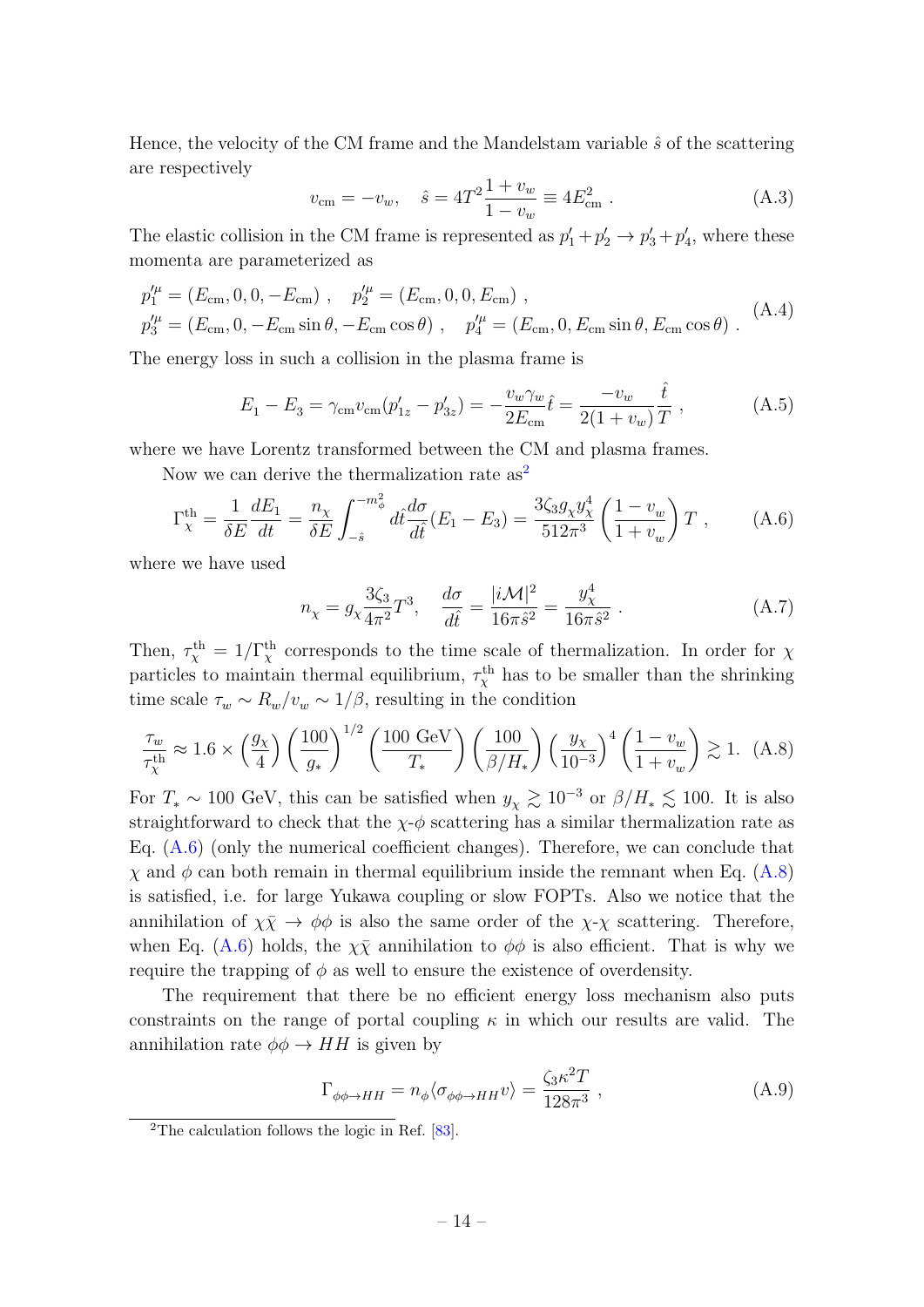where  $n_{\phi} = \zeta_3 T^3 / \pi^2$  is the thermal number density of  $\phi$ . Contrary to thermalization processes, the annihilation time scale  $\tau_{\phi} = \Gamma_{\phi\phi\to HH}^{-1}$  has to be longer than  $\tau_w$  as

$$
\frac{\tau_{\phi}}{\tau_{w}} \approx 0.78 \left(\frac{g_{*}}{100}\right)^{1/2} \left(\frac{10^{-5}}{\kappa}\right)^{2} \left(\frac{\beta/H_{*}}{100}\right) \left(\frac{T_{*}}{100 \text{ GeV}}\right) \gtrsim 1. \tag{A.10}
$$

For typical FOPT parameters, this requires the portal coupling  $\kappa$  to be small, which is naturally predicted in some new physics models such as classically conformal models [\[67–](#page-20-3)[70\]](#page-20-4).

## <span id="page-15-0"></span>B Escaping particles

We estimate the cooling rate due to high energy particles escaping the remnant, and derive  $\xi_l$  and  $\dot{C}$  for this type of cooling. Here, we consider only  $\chi$  particles although the inclusion of  $\phi$  requires only a minor modification due to the differences between fermionic and bosonic distributions. In this scenario, the  $\phi$  particles are fully trapped, but the  $\chi$  particles are partially trapped,  $M_{\chi} > T$ , such that the barrier is low enough to allow the high energy tail of the Fermi-Dirac distribution,  $f(p^{\mu}) = 1/(e^{|\mathbf{p}|/T} + 1)$ , to escape. There are two regimes: if the timescale for thermalization (to regenerate the high energy particles in the distribution)  $\tau_{\text{therm}}$  is much shorter than the crossing timescale  $\tau_{\rm cross} \sim r^2/\ell_{\chi}$ , then we effectively have surface cooling as particles in the high energy tail continuously stream out from the surface. If on the other hand,  $\tau_{\text{therm}} \gg \tau_{\text{cross}}$ , then the population of high energy particles in the entire remnant will stream out before being replenished in a time  $\tau_{\text{therm}}$ . In this case, we have a slower volumetric cooling.

We first estimate the energy density carried by the tail of Fermi-Dirac distribution capable of overcoming the mass gap. In the limit where  $M_{\chi} \gg T$ ,

$$
\rho(E > M_{\chi}) = \frac{g_{\chi}}{2\pi^2} \int_{M_{\chi}}^{\infty} \frac{E^3}{e^{E/T} + 1} dE \sim \frac{g_{\chi} T M_{\chi}^3}{2\pi^2} e^{-M_{\chi}/T} , \qquad (B.1)
$$

where we have taken only the leading order term in  $M_{\chi}/T$ . In the surface cooling limit,  $\tau_{\text{therm}} \ll \tau_{\text{cross}}$ ,  $dE/dt = (1/\pi)g_{\chi}\rho(E > M_{\chi})4\pi r^2$  where the  $1/\pi$  factor comes from angular considerations. We can then identify

$$
\xi_l = \frac{\rho(E > M_\chi)}{\pi \rho_d} = -\frac{120g_\chi}{7\pi^5 g_d} \left(\frac{M_\chi}{T}\right)^3 e^{-M_\chi/T} . \tag{B.2}
$$

In the volumetric cooling limit, we have  $dE/dt = \rho(E > M_{\chi})4\pi r^3/(3\tau_{\text{therm}})$ , and we identify

$$
\dot{C} = \frac{\rho(E > M_{\chi})}{\tau_{\text{therm}}} = \frac{g_{\chi} T M_{\chi}^3}{2\pi^2 \tau_{\text{therm}}} e^{-M_{\chi}/T} . \tag{B.3}
$$

We see that for both limits, the condition for slow cooling is  $M_{\chi} \gg T$  so that only a small fraction of particles can penetrate the barrier.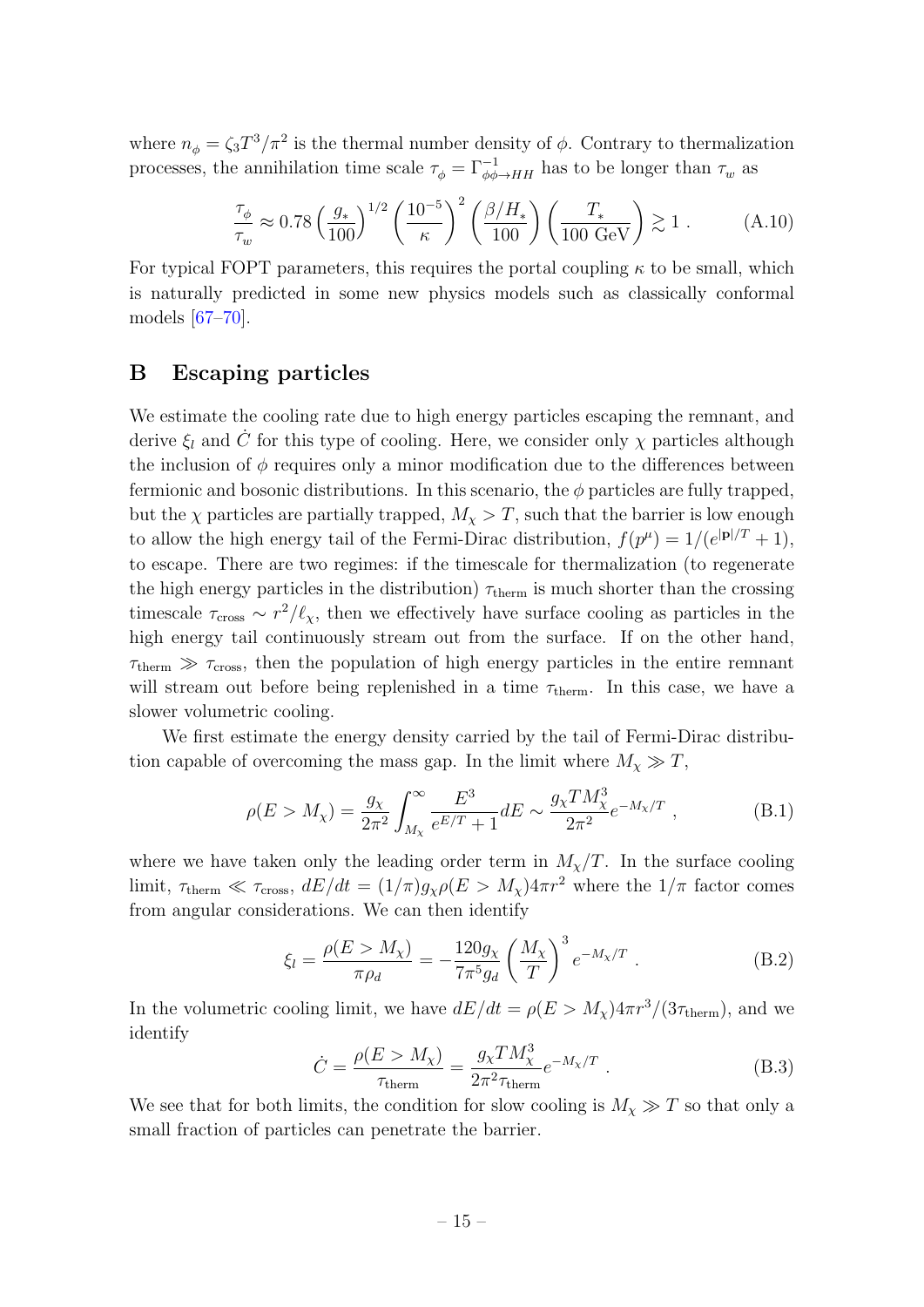## References

- <span id="page-16-0"></span>[1] V. A. Kuzmin, V. A. Rubakov and M. E. Shaposhnikov, "On the Anomalous Electroweak Baryon Number Nonconservation in the Early Universe,"[Phys. Lett. B](http://dx.doi.org/10.1016/0370-2693(85)91028-7) 155 [\(1985\) 36.](http://dx.doi.org/10.1016/0370-2693(85)91028-7)
- [2] M. Joyce, T. Prokopec and N. Turok, "Nonlocal electroweak baryogenesis. Part 2: The Classical regime,"Phys. Rev. D 53 [\(1996\) 2958–2980,](http://dx.doi.org/10.1103/PhysRevD.53.2958) [[hep-ph/9410282](https://arxiv.org/abs/hep-ph/9410282)].
- [3] M. Joyce, T. Prokopec and N. Turok, "Electroweak baryogenesis from a classical force,"Phys. Rev. Lett. 75 [\(1995\) 1695–1698,](http://dx.doi.org/10.1103/PhysRevLett.75.1695) [[hep-ph/9408339](https://arxiv.org/abs/hep-ph/9408339)].
- [4] A. G. Cohen, D. B. Kaplan and A. E. Nelson, "Progress in electroweak baryogenesis,"[Ann. Rev. Nucl. Part. Sci.](http://dx.doi.org/10.1146/annurev.ns.43.120193.000331) 43 (1993) 27–70, [[hep-ph/9302210](https://arxiv.org/abs/hep-ph/9302210)].
- [5] D. E. Morrissey and M. J. Ramsey-Musolf, "Electroweak baryogenesis," [New J.](http://dx.doi.org/10.1088/1367-2630/14/12/125003) Phys. 14 [\(2012\) 125003,](http://dx.doi.org/10.1088/1367-2630/14/12/125003) [[1206.2942](https://arxiv.org/abs/1206.2942)].
- <span id="page-16-1"></span>[6] P. Huang and K.-P. Xie, "Leptogenesis triggered by a first-order phase transition," [2206.04691](https://arxiv.org/abs/2206.04691).
- <span id="page-16-2"></span>[7] M. Crawford and D. N. Schramm, "Spontaneous Generation of Density Perturbations in the Early Universe," Nature 298 [\(1982\) 538–540.](http://dx.doi.org/10.1038/298538a0)
- [8] S. W. Hawking, I. G. Moss and J. M. Stewart, "Bubble Collisions in the Very Early Universe," *[Phys. Rev. D](http://dx.doi.org/10.1103/PhysRevD.26.2681)* **26** (1982) 2681.
- [9] H. Kodama, M. Sasaki and K. Sato, "Abundance of Primordial Holes Produced by Cosmological First Order Phase Transition,"[Prog. Theor. Phys.](http://dx.doi.org/10.1143/PTP.68.1979) 68 (1982) 1979.
- [10] D. La and P. J. Steinhardt, "Bubble Percolation in Extended Inflationary Models,"Phys. Lett. B 220 [\(1989\) 375–378.](http://dx.doi.org/10.1016/0370-2693(89)90890-3)
- [11] I. G. Moss, "Singularity formation from colliding bubbles," *[Phys. Rev. D](http://dx.doi.org/10.1103/PhysRevD.50.676)* 50 (1994) [676–681.](http://dx.doi.org/10.1103/PhysRevD.50.676)
- [12] A. Kusenko, M. Sasaki, S. Sugiyama, M. Takada, V. Takhistov and E. Vitagliano, "Exploring Primordial Black Holes from the Multiverse with Optical Telescopes,"[Phys. Rev. Lett.](http://dx.doi.org/10.1103/PhysRevLett.125.181304) 125 (2020) 181304, [[2001.09160](https://arxiv.org/abs/2001.09160)].
- <span id="page-16-4"></span>[13] K. Kawana and K.-P. Xie, "Primordial black holes from a cosmic phase transition: The collapse of Fermi-balls,"Phys. Lett. B 824 [\(2022\) 136791,](http://dx.doi.org/10.1016/j.physletb.2021.136791) [[2106.00111](https://arxiv.org/abs/2106.00111)].
- [14] P. Huang and K.-P. Xie, "Primordial black holes from an electroweak phase transition," [2201.07243](https://arxiv.org/abs/2201.07243).
- <span id="page-16-6"></span>[15] D. Marfatia and P.-Y. Tseng, "Correlated signals of first-order phase transitions and primordial black hole evaporation," [2112.14588](https://arxiv.org/abs/2112.14588).
- <span id="page-16-5"></span>[16] M. J. Baker, M. Breitbach, J. Kopp and L. Mittnacht, "Primordial Black Holes from First-Order Cosmological Phase Transitions," [2105.07481](https://arxiv.org/abs/2105.07481).
- <span id="page-16-3"></span>[17] M. J. Baker, M. Breitbach, J. Kopp and L. Mittnacht, "Detailed Calculation of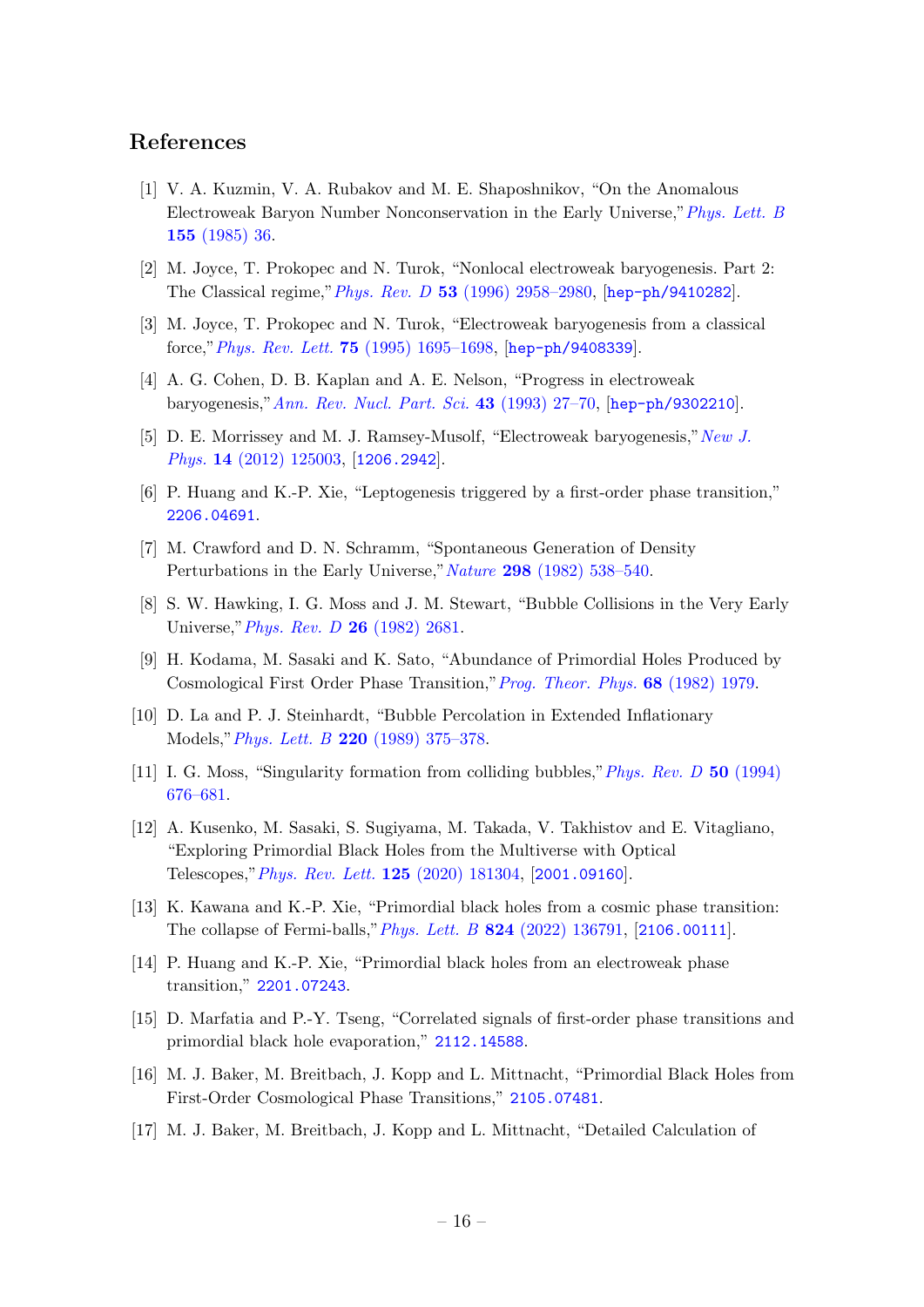Primordial Black Hole Formation During First-Order Cosmological Phase Transitions," [2110.00005](https://arxiv.org/abs/2110.00005).

- <span id="page-17-0"></span>[18] K. Kajantie, M. Laine, K. Rummukainen and M. E. Shaposhnikov, "The Electroweak phase transition: A Nonperturbative analysis," [Nucl. Phys. B](http://dx.doi.org/10.1016/0550-3213(96)00052-1) 466 [\(1996\) 189–258,](http://dx.doi.org/10.1016/0550-3213(96)00052-1) [[hep-lat/9510020](https://arxiv.org/abs/hep-lat/9510020)].
- [19] K. Rummukainen, M. Tsypin, K. Kajantie, M. Laine and M. E. Shaposhnikov, "The Universality class of the electroweak theory," Nucl. Phys. B  $532$  [\(1998\) 283–314,](http://dx.doi.org/10.1016/S0550-3213(98)00494-5) [[hep-lat/9805013](https://arxiv.org/abs/hep-lat/9805013)].
- <span id="page-17-1"></span>[20] F. Csikor, Z. Fodor and J. Heitger, "Endpoint of the hot electroweak phase transition," *[Phys. Rev. Lett.](http://dx.doi.org/10.1103/PhysRevLett.82.21)* **82** (1999) 21–24,  $[hep-ph/9809291]$  $[hep-ph/9809291]$  $[hep-ph/9809291]$ .
- <span id="page-17-2"></span>[21] C. Caprini et al., "Science with the space-based interferometer eLISA. II: Gravitational waves from cosmological phase transitions," JCAP 04 [\(2016\) 001,](http://dx.doi.org/10.1088/1475-7516/2016/04/001) [[1512.06239](https://arxiv.org/abs/1512.06239)].
- <span id="page-17-3"></span>[22] C. Caprini et al., "Detecting gravitational waves from cosmological phase transitions with LISA: an update," JCAP **03** [\(2020\) 024,](http://dx.doi.org/10.1088/1475-7516/2020/03/024) [[1910.13125](https://arxiv.org/abs/1910.13125)].
- <span id="page-17-4"></span>[23] LIGO Scientific, Virgo collaboration, B. P. Abbott et al., "Observation of Gravitational Waves from a Binary Black Hole Merger,"[Phys. Rev. Lett.](http://dx.doi.org/10.1103/PhysRevLett.116.061102) 116 (2016) [061102,](http://dx.doi.org/10.1103/PhysRevLett.116.061102) [[1602.03837](https://arxiv.org/abs/1602.03837)].
- [24] LIGO Scientific, Virgo collaboration, B. P. Abbott et al., "GW170817: Observation of Gravitational Waves from a Binary Neutron Star Inspiral,"[Phys.](http://dx.doi.org/10.1103/PhysRevLett.119.161101) Rev. Lett. 119 [\(2017\) 161101,](http://dx.doi.org/10.1103/PhysRevLett.119.161101) [[1710.05832](https://arxiv.org/abs/1710.05832)].
- <span id="page-17-5"></span>[25] LIGO Scientific, Virgo collaboration, B. P. Abbott et al., "GWTC-1: A Gravitational-Wave Transient Catalog of Compact Binary Mergers Observed by LIGO and Virgo during the First and Second Observing Runs," [Phys. Rev. X](http://dx.doi.org/10.1103/PhysRevX.9.031040) 9 [\(2019\) 031040,](http://dx.doi.org/10.1103/PhysRevX.9.031040) [[1811.12907](https://arxiv.org/abs/1811.12907)].
- <span id="page-17-6"></span>[26] LIGO Scientific, VIRGO, KAGRA collaboration, R. Abbott et al., "Tests of General Relativity with GWTC-3," [2112.06861](https://arxiv.org/abs/2112.06861).
- [27] LIGO SCIENTIFIC, VIRGO, KAGRA collaboration, R. Abbott et al., "All-sky" search for gravitational wave emission from scalar boson clouds around spinning black holes in LIGO O3 data," [2111.15507](https://arxiv.org/abs/2111.15507).
- [28] LIGO Scientific, Virgo, 1M2H, Dark Energy Camera GW-E, DES, DLT40, Las Cumbres Observatory, VINROUGE, MASTER collaboration, B. P. Abbott et al., "A gravitational-wave standard siren measurement of the Hubble constant,"Nature 551 [\(2017\) 85–88,](http://dx.doi.org/10.1038/nature24471) [[1710.05835](https://arxiv.org/abs/1710.05835)].
- [29] NANOGrav collaboration, Z. Arzoumanian et al., "The NANOGrav 12.5 yr Data Set: Search for an Isotropic Stochastic Gravitational-wave Background,"[Astrophys.](http://dx.doi.org/10.3847/2041-8213/abd401) J. Lett. 905 [\(2020\) L34,](http://dx.doi.org/10.3847/2041-8213/abd401) [[2009.04496](https://arxiv.org/abs/2009.04496)].
- [30] S. Blasi, V. Brdar and K. Schmitz, "Has NANOGrav found first evidence for cosmic strings?,"[Phys. Rev. Lett.](http://dx.doi.org/10.1103/PhysRevLett.126.041305) 126 (2021) 041305, [[2009.06607](https://arxiv.org/abs/2009.06607)].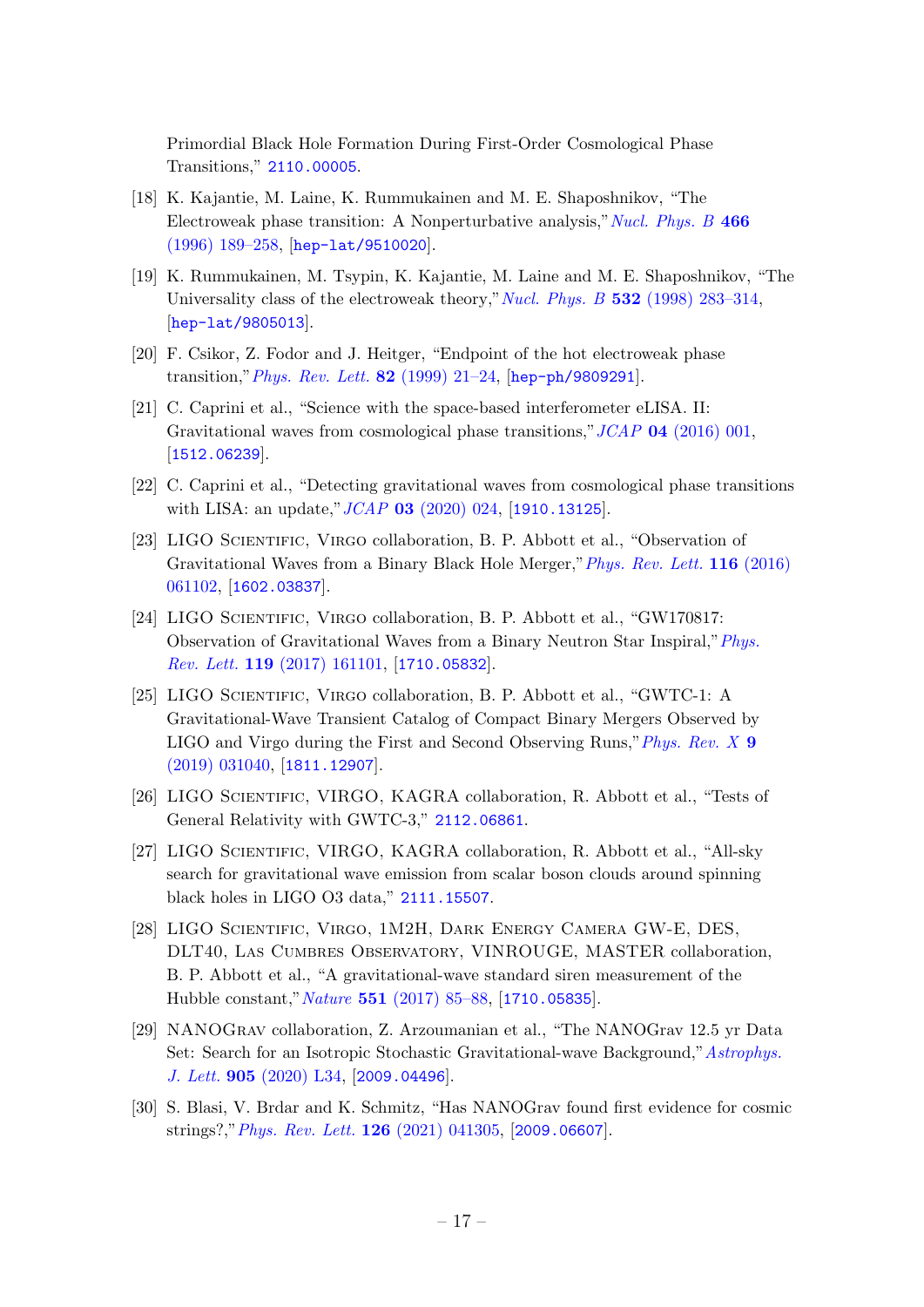- [31] V. Vaskonen and H. Veermäe, "Did NANOGrav see a signal from primordial black hole formation?," *[Phys. Rev. Lett.](http://dx.doi.org/10.1103/PhysRevLett.126.051303)* **126** (2021) 051303, [[2009.07832](https://arxiv.org/abs/2009.07832)].
- [32] V. De Luca, G. Franciolini and A. Riotto, "NANOGrav Data Hints at Primordial Black Holes as Dark Matter,"[Phys. Rev. Lett.](http://dx.doi.org/10.1103/PhysRevLett.126.041303) 126 (2021) 041303, [[2009.08268](https://arxiv.org/abs/2009.08268)].
- [33] Y. Nakai, M. Suzuki, F. Takahashi and M. Yamada, "Gravitational Waves and Dark Radiation from Dark Phase Transition: Connecting NANOGrav Pulsar Timing Data and Hubble Tension,"Phys. Lett. B 816 [\(2021\) 136238,](http://dx.doi.org/10.1016/j.physletb.2021.136238) [[2009.09754](https://arxiv.org/abs/2009.09754)].
- [34] A. Addazi, Y.-F. Cai, Q. Gan, A. Marciano and K. Zeng, "NANOGrav results and dark first order phase transitions," [Sci. China Phys. Mech. Astron.](http://dx.doi.org/10.1007/s11433-021-1724-6) **64** (2021) 290411, [[2009.10327](https://arxiv.org/abs/2009.10327)].
- [35] S. Vagnozzi, "Implications of the NANOGrav results for inflation,"[Mon. Not. Roy.](http://dx.doi.org/10.1093/mnrasl/slaa203) Astron. Soc. 502 [\(2021\) L11–L15,](http://dx.doi.org/10.1093/mnrasl/slaa203) [[2009.13432](https://arxiv.org/abs/2009.13432)].
- [36] M. Benetti, L. L. Graef and S. Vagnozzi, "Primordial gravitational waves from NANOGrav: A broken power-law approach,"Phys. Rev. D 105 [\(2022\) 043520,](http://dx.doi.org/10.1103/PhysRevD.105.043520) [[2111.04758](https://arxiv.org/abs/2111.04758)].
- [37] A. Romero, K. Martinovic, T. A. Callister, H.-K. Guo, M. Martínez, M. Sakellariadou et al., "Implications for First-Order Cosmological Phase Transitions from the Third LIGO-Virgo Observing Run,"[Phys. Rev. Lett.](http://dx.doi.org/10.1103/PhysRevLett.126.151301) 126 [\(2021\) 151301,](http://dx.doi.org/10.1103/PhysRevLett.126.151301) [[2102.01714](https://arxiv.org/abs/2102.01714)].
- <span id="page-18-0"></span>[38] X. Xue et al., "Constraining Cosmological Phase Transitions with the Parkes Pulsar Timing Array,"[Phys. Rev. Lett.](http://dx.doi.org/10.1103/PhysRevLett.127.251303) 127 (2021) 251303, [[2110.03096](https://arxiv.org/abs/2110.03096)].
- <span id="page-18-1"></span>[39] E. Witten, "Cosmic Separation of Phases,"Phys. Rev. D 30 [\(1984\) 272–285.](http://dx.doi.org/10.1103/PhysRevD.30.272)
- [40] Y. Bai, A. J. Long and S. Lu, "Dark Quark Nuggets,"[Phys. Rev. D](http://dx.doi.org/10.1103/PhysRevD.99.055047) 99 (2019) [055047,](http://dx.doi.org/10.1103/PhysRevD.99.055047) [[1810.04360](https://arxiv.org/abs/1810.04360)].
- [41] A. R. Zhitnitsky, "'Nonbaryonic' dark matter as baryonic color superconductor,"JCAP 10 [\(2003\) 010,](http://dx.doi.org/10.1088/1475-7516/2003/10/010) [[hep-ph/0202161](https://arxiv.org/abs/hep-ph/0202161)].
- [42] A. Atreya, A. Sarkar and A. M. Srivastava, "Reviving quark nuggets as a candidate for dark matter,"Phys. Rev. D 90 [\(2014\) 045010,](http://dx.doi.org/10.1103/PhysRevD.90.045010) [[1405.6492](https://arxiv.org/abs/1405.6492)].
- <span id="page-18-4"></span>[43] C. Gross, G. Landini, A. Strumia and D. Teresi, "Dark Matter as dark dwarfs and other macroscopic objects: multiverse relics?,"JHEP 09 [\(2021\) 033,](http://dx.doi.org/10.1007/JHEP09(2021)033) [[2105.02840](https://arxiv.org/abs/2105.02840)].
- [44] D. H. Oaknin and A. Zhitnitsky, "Baryon asymmetry, dark matter and quantum chromodynamics,"Phys. Rev. D 71 [\(2005\) 023519,](http://dx.doi.org/10.1103/PhysRevD.71.023519) [[hep-ph/0309086](https://arxiv.org/abs/hep-ph/0309086)].
- [45] K. Lawson and A. R. Zhitnitsky, "Isotropic Radio Background from Quark Nugget Dark Matter,"[Phys. Lett. B](http://dx.doi.org/10.1016/j.physletb.2013.05.070) 724 (2013) 17–21, [[1210.2400](https://arxiv.org/abs/1210.2400)].
- <span id="page-18-2"></span>[46] J. A. Frieman and G. F. Giudice, "COSMIC TECHNICOLOR NUGGETS," [Nucl.](http://dx.doi.org/10.1016/0550-3213(91)90308-K) Phys. B 355 [\(1991\) 162–191.](http://dx.doi.org/10.1016/0550-3213(91)90308-K)
- <span id="page-18-3"></span>[47] J.-P. Hong, S. Jung and K.-P. Xie, "Fermi-ball dark matter from a first-order phase transition,"Phys. Rev. D 102 [\(2020\) 075028,](http://dx.doi.org/10.1103/PhysRevD.102.075028) [[2008.04430](https://arxiv.org/abs/2008.04430)].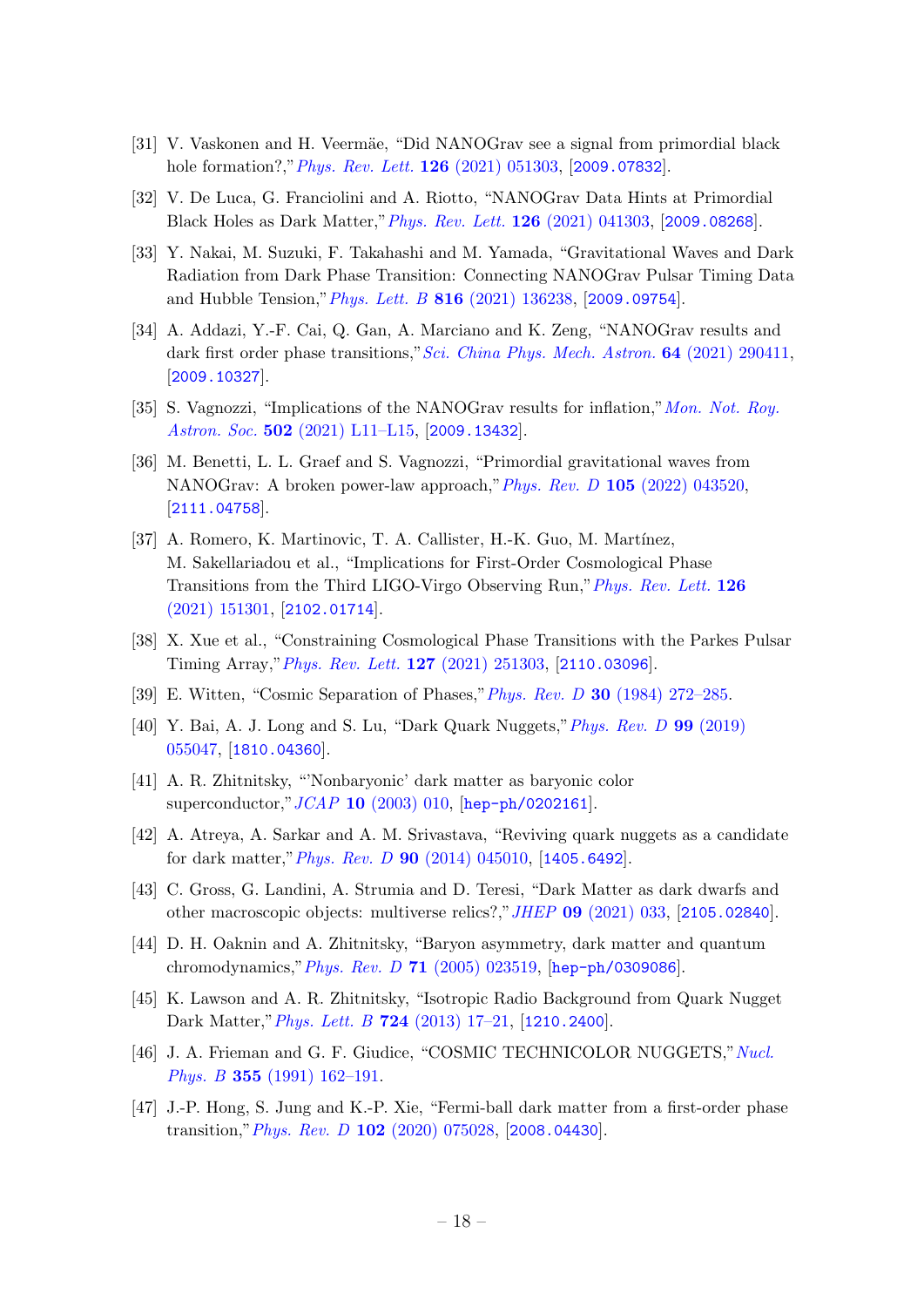- <span id="page-19-0"></span>[48] D. Marfatia and P.-Y. Tseng, "Correlated gravitational wave and microlensing signals of macroscopic dark matter,"JHEP 11 [\(2021\) 068,](http://dx.doi.org/10.1007/JHEP11(2021)068) [[2107.00859](https://arxiv.org/abs/2107.00859)].
- <span id="page-19-1"></span>[49] E. Krylov, A. Levin and V. Rubakov, "Cosmological phase transition, baryon asymmetry and dark matter Q-balls,"Phys. Rev. D 87 [\(2013\) 083528,](http://dx.doi.org/10.1103/PhysRevD.87.083528) [[1301.0354](https://arxiv.org/abs/1301.0354)].
- <span id="page-19-2"></span>[50] F. P. Huang and C. S. Li, "Probing the baryogenesis and dark matter relaxed in phase transition by gravitational waves and colliders,"[Phys. Rev. D](http://dx.doi.org/10.1103/PhysRevD.96.095028) 96 (2017) [095028,](http://dx.doi.org/10.1103/PhysRevD.96.095028) [[1709.09691](https://arxiv.org/abs/1709.09691)].
- <span id="page-19-3"></span>[51] J. Arakawa, A. Rajaraman and T. M. P. Tait, "Annihilogenesis," [2109.13941](https://arxiv.org/abs/2109.13941).
- <span id="page-19-4"></span>[52] P. Asadi, E. D. Kramer, E. Kuflik, G. W. Ridgway, T. R. Slatyer and J. Smirnov, "Accidentally Asymmetric Dark Matter,"[Phys. Rev. Lett.](http://dx.doi.org/10.1103/PhysRevLett.127.211101) 127 (2021) 211101, [[2103.09822](https://arxiv.org/abs/2103.09822)].
- <span id="page-19-5"></span>[53] J. Liu, L. Bian, R.-G. Cai, Z.-K. Guo and S.-J. Wang, "Primordial black hole production during first-order phase transitions,"Phys. Rev. D 105 [\(2022\) L021303,](http://dx.doi.org/10.1103/PhysRevD.105.L021303) [[2106.05637](https://arxiv.org/abs/2106.05637)].
- [54] K. Hashino, S. Kanemura and T. Takahashi, "Primordial black holes as a probe of strongly first-order electroweak phase transition," [2111.13099](https://arxiv.org/abs/2111.13099).
- <span id="page-19-6"></span>[55] T. H. Jung and T. Okui, "Primordial black holes from bubble collisions during a first-order phase transition," [2110.04271](https://arxiv.org/abs/2110.04271).
- <span id="page-19-7"></span>[56] A. Megevand and S. Ramirez, "Bubble nucleation and growth in very strong cosmological phase transitions," Nucl. Phys. B  $919$  (2017) 74-109, [[1611.05853](https://arxiv.org/abs/1611.05853)].
- [57] A. Kobakhidze, C. Lagger, A. Manning and J. Yue, "Gravitational waves from a supercooled electroweak phase transition and their detection with pulsar timing arrays," [Eur. Phys. J. C](http://dx.doi.org/10.1140/epjc/s10052-017-5132-y) 77 (2017) 570, [[1703.06552](https://arxiv.org/abs/1703.06552)].
- <span id="page-19-12"></span>[58] J. Ellis, M. Lewicki and J. M. No, "On the Maximal Strength of a First-Order Electroweak Phase Transition and its Gravitational Wave Signal,"JCAP 04 [\(2019\)](http://dx.doi.org/10.1088/1475-7516/2019/04/003) [003,](http://dx.doi.org/10.1088/1475-7516/2019/04/003) [[1809.08242](https://arxiv.org/abs/1809.08242)].
- [59] J. Ellis, M. Lewicki and J. M. No, "Gravitational waves from first-order cosmological phase transitions: lifetime of the sound wave source,"  $JCAP$  07 [\(2020\) 050,](http://dx.doi.org/10.1088/1475-7516/2020/07/050) [[2003.07360](https://arxiv.org/abs/2003.07360)].
- <span id="page-19-8"></span>[60] X. Wang, F. P. Huang and X. Zhang, "Phase transition dynamics and gravitational wave spectra of strong first-order phase transition in supercooled universe," [JCAP](http://dx.doi.org/10.1088/1475-7516/2020/05/045) 05 [\(2020\) 045,](http://dx.doi.org/10.1088/1475-7516/2020/05/045) [[2003.08892](https://arxiv.org/abs/2003.08892)].
- <span id="page-19-9"></span>[61] A. D. Linde, "Decay of the False Vacuum at Finite Temperature,"[Nucl. Phys. B](http://dx.doi.org/10.1016/0550-3213(83)90072-X) 216 [\(1983\) 421.](http://dx.doi.org/10.1016/0550-3213(83)90072-X)
- <span id="page-19-10"></span>[62] A. H. Guth and S. H. H. Tye, "Phase Transitions and Magnetic Monopole Production in the Very Early Universe," *[Phys. Rev. Lett.](http://dx.doi.org/10.1103/PhysRevLett.44.631)* 44 (1980) 631.
- <span id="page-19-11"></span>[63] A. H. Guth and E. J. Weinberg, "Cosmological Consequences of a First Order Phase Transition in the SU(5) Grand Unified Model,"[Phys. Rev. D](http://dx.doi.org/10.1103/PhysRevD.23.876) 23 (1981) 876.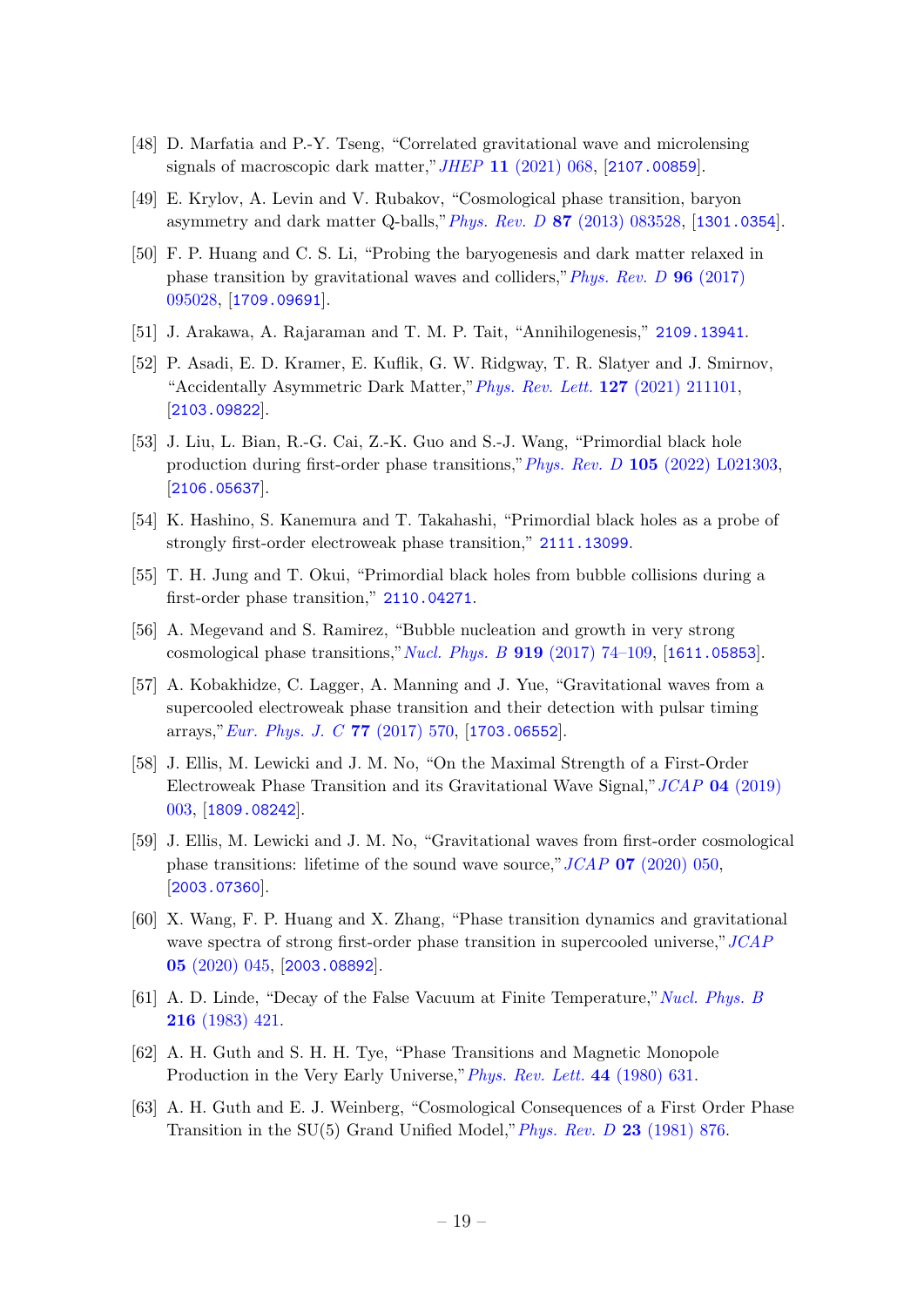- <span id="page-20-0"></span>[64] M. D. Rintoul and S. Torquato, "Precise determination of the critical threshold and exponents in a three-dimensional continuum percolation model,"Journal of physics a: mathematical and general 30 (1997) L585.
- <span id="page-20-1"></span>[65] P. Lu, K. Kawana and K.-P. Xie, "Old phase remnants in first-order phase transitions,"Phys. Rev. D 105 [\(2022\) 123503,](http://dx.doi.org/10.1103/PhysRevD.105.123503) [[2202.03439](https://arxiv.org/abs/2202.03439)].
- <span id="page-20-2"></span>[66] M. B. Hindmarsh, M. Lüben, J. Lumma and M. Pauly, "Phase transitions in the early universe," [SciPost Phys. Lect. Notes](http://dx.doi.org/10.21468/SciPostPhysLectNotes.24) 24 (2021) 1, [[2008.09136](https://arxiv.org/abs/2008.09136)].
- <span id="page-20-3"></span>[67] S. Iso, N. Okada and Y. Orikasa, "Classically conformal B<sup>−</sup> L extended Standard Model,"[Phys. Lett. B](http://dx.doi.org/10.1016/j.physletb.2009.04.046) 676 (2009) 81–87, [[0902.4050](https://arxiv.org/abs/0902.4050)].
- [68] S. Iso, N. Okada and Y. Orikasa, "The minimal B-L model naturally realized at TeV scale,"Phys. Rev. D 80 [\(2009\) 115007,](http://dx.doi.org/10.1103/PhysRevD.80.115007) [[0909.0128](https://arxiv.org/abs/0909.0128)].
- [69] S. Iso and Y. Orikasa, "TeV Scale B-L model with a flat Higgs potential at the Planck scale: In view of the hierarchy problem," PTEP 2013 [\(2013\) 023B08,](http://dx.doi.org/10.1093/ptep/pts099) [[1210.2848](https://arxiv.org/abs/1210.2848)].
- <span id="page-20-4"></span>[70] K. Kawana, "Cosmology of a supercooled universe,"[Phys. Rev. D](http://dx.doi.org/10.1103/PhysRevD.105.103515) 105 (2022) [103515,](http://dx.doi.org/10.1103/PhysRevD.105.103515) [[2201.00560](https://arxiv.org/abs/2201.00560)].
- <span id="page-20-5"></span>[71] M. J. Baker, J. Kopp and A. J. Long, "Filtered Dark Matter at a First Order Phase Transition,"[Phys. Rev. Lett.](http://dx.doi.org/10.1103/PhysRevLett.125.151102) 125 (2020) 151102, [[1912.02830](https://arxiv.org/abs/1912.02830)].
- <span id="page-20-6"></span>[72] D. Chway, T. H. Jung and C. S. Shin, "Dark matter filtering-out effect during a first-order phase transition,"Phys. Rev. D 101 [\(2020\) 095019,](http://dx.doi.org/10.1103/PhysRevD.101.095019) [[1912.04238](https://arxiv.org/abs/1912.04238)].
- <span id="page-20-7"></span>[73] D. H. Lyth and E. D. Stewart, "Cosmology with a TeV mass GUT Higgs,"[Phys.](http://dx.doi.org/10.1103/PhysRevLett.75.201) Rev. Lett. 75 [\(1995\) 201–204,](http://dx.doi.org/10.1103/PhysRevLett.75.201) [[hep-ph/9502417](https://arxiv.org/abs/hep-ph/9502417)].
- [74] D. H. Lyth and E. D. Stewart, "Thermal inflation and the moduli problem,"[Phys.](http://dx.doi.org/10.1103/PhysRevD.53.1784) Rev. D 53 [\(1996\) 1784–1798,](http://dx.doi.org/10.1103/PhysRevD.53.1784) [[hep-ph/9510204](https://arxiv.org/abs/hep-ph/9510204)].
- <span id="page-20-8"></span>[75] T. Asaka and M. Kawasaki, "Cosmological moduli problem and thermal inflation models,"Phys. Rev. D 60 [\(1999\) 123509,](http://dx.doi.org/10.1103/PhysRevD.60.123509) [[hep-ph/9905467](https://arxiv.org/abs/hep-ph/9905467)].
- <span id="page-20-9"></span>[76] R. J. Scherrer and M. S. Turner, "Decaying Particles Do Not Heat Up the Universe," *[Phys. Rev. D](http://dx.doi.org/10.1103/PhysRevD.31.681)* **31** (1985) 681.
- [77] A. Berlin, D. Hooper and G. Krnjaic, "PeV-Scale Dark Matter as a Thermal Relic of a Decoupled Sector," *Phys. Lett. B* 760 [\(2016\) 106–111,](http://dx.doi.org/10.1016/j.physletb.2016.06.037) [[1602.08490](https://arxiv.org/abs/1602.08490)].
- [78] A. Berlin, D. Hooper and G. Krnjaic, "Thermal Dark Matter From A Highly Decoupled Sector,"Phys. Rev. D 94 [\(2016\) 095019,](http://dx.doi.org/10.1103/PhysRevD.94.095019) [[1609.02555](https://arxiv.org/abs/1609.02555)].
- <span id="page-20-10"></span>[79] C. Cosme, M. Dutra, T. Ma, Y. Wu and L. Yang, "Neutrino portal to FIMP dark matter with an early matter era," *JHEP* 03 [\(2021\) 026,](http://dx.doi.org/10.1007/JHEP03(2021)026) [[2003.01723](https://arxiv.org/abs/2003.01723)].
- <span id="page-20-11"></span>[80] N. Smyth, S. Profumo, S. English, T. Jeltema, K. McKinnon and P. Guhathakurta, "Updated Constraints on Asteroid-Mass Primordial Black Holes as Dark Matter,"Phys. Rev. D 101 [\(2020\) 063005,](http://dx.doi.org/10.1103/PhysRevD.101.063005) [[1910.01285](https://arxiv.org/abs/1910.01285)].